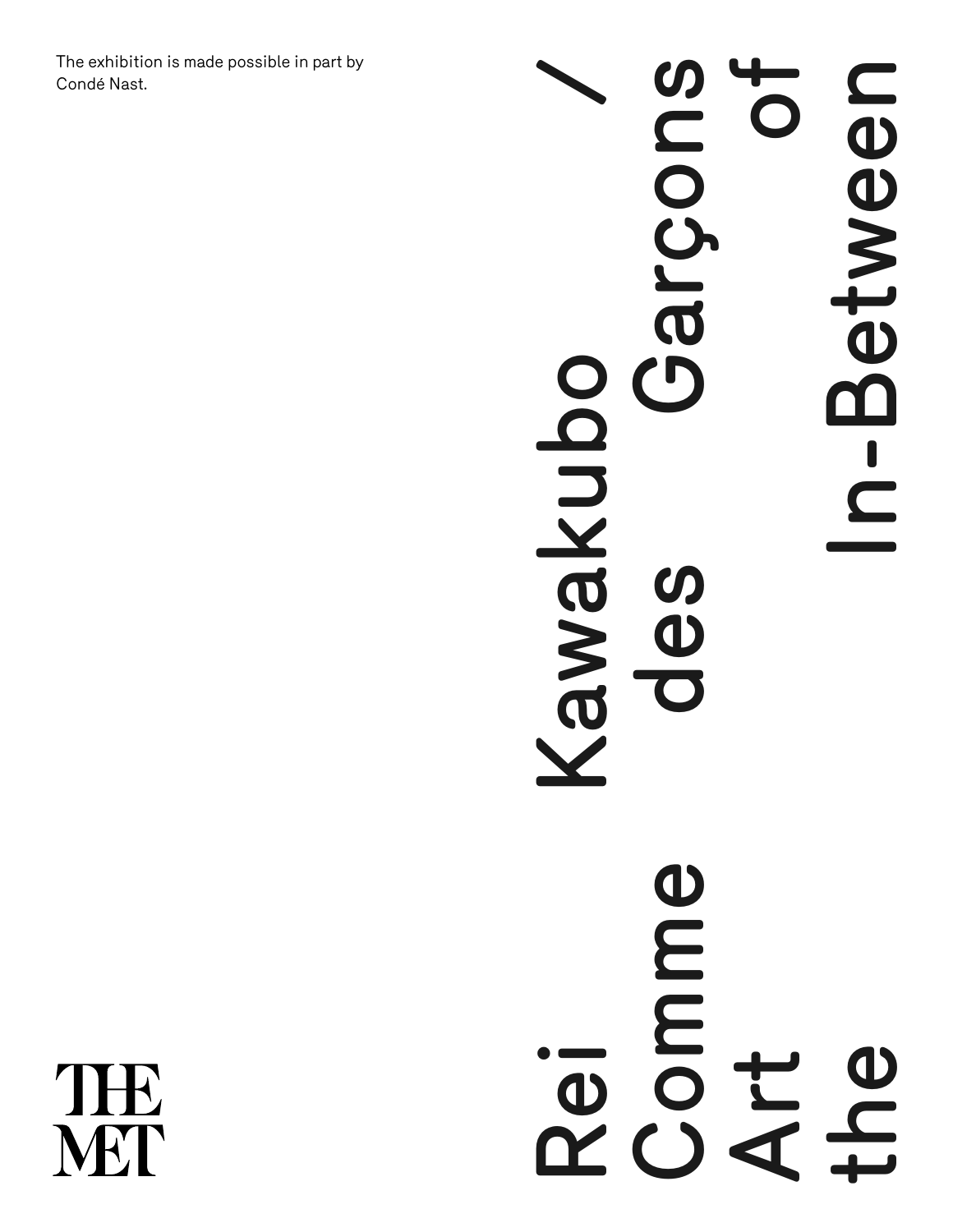Since founding Comme des Garçons ("like some boys") in 1969, the Tokyo-based designer Rei Kawakubo (born 1942) has consistently defined and redefined the aesthetics of our time. Season after season, collection after collection, she upends conventional notions of beauty and disrupts accepted charac teristics of the fashionable body. Her fashions not only stand apart from the genealogy of clothing but also resist definition and confound interpretation. They can be read as Zen koans or riddles devised to baffle, bemuse, and bewilder. At the heart of her work are the koan *mu* (emptiness) and the related notion of *ma* (space), which coexist in the concept of the "in-between." This reveals itself as an aesthetic sensibility that establishes an unsettling zone of visual ambiguity and elusiveness.

"Rei Kawakubo/Comme des Garçons: Art of the In-Between" examines nine expressions of "in-betweenness" in Kawakubo's collections: Absence/Presence; Design/Not Design; Fashion/ Antifashion; Model/Multiple; High/Low; Then/Now; Self/ Other; Object/Subject; and Clothes/Not Clothes. It reveals how her designs occupy the spaces between these dualities —which have come to be seen as natural rather than social or cultural and how they resolve and dissolve binary logic. Defying easy classification themselves, her clothes expose the artificiality, arbitrariness, and "emptiness" of conventional dichotomies. Kawakubo's art of the "in-between" generates meaningful medi ations and connections as well as revolutionary innovations and transformations, offering endless possibilities for creation and re-creation.

"I like to work with space and emptiness."

Rei Kawakubo, 2000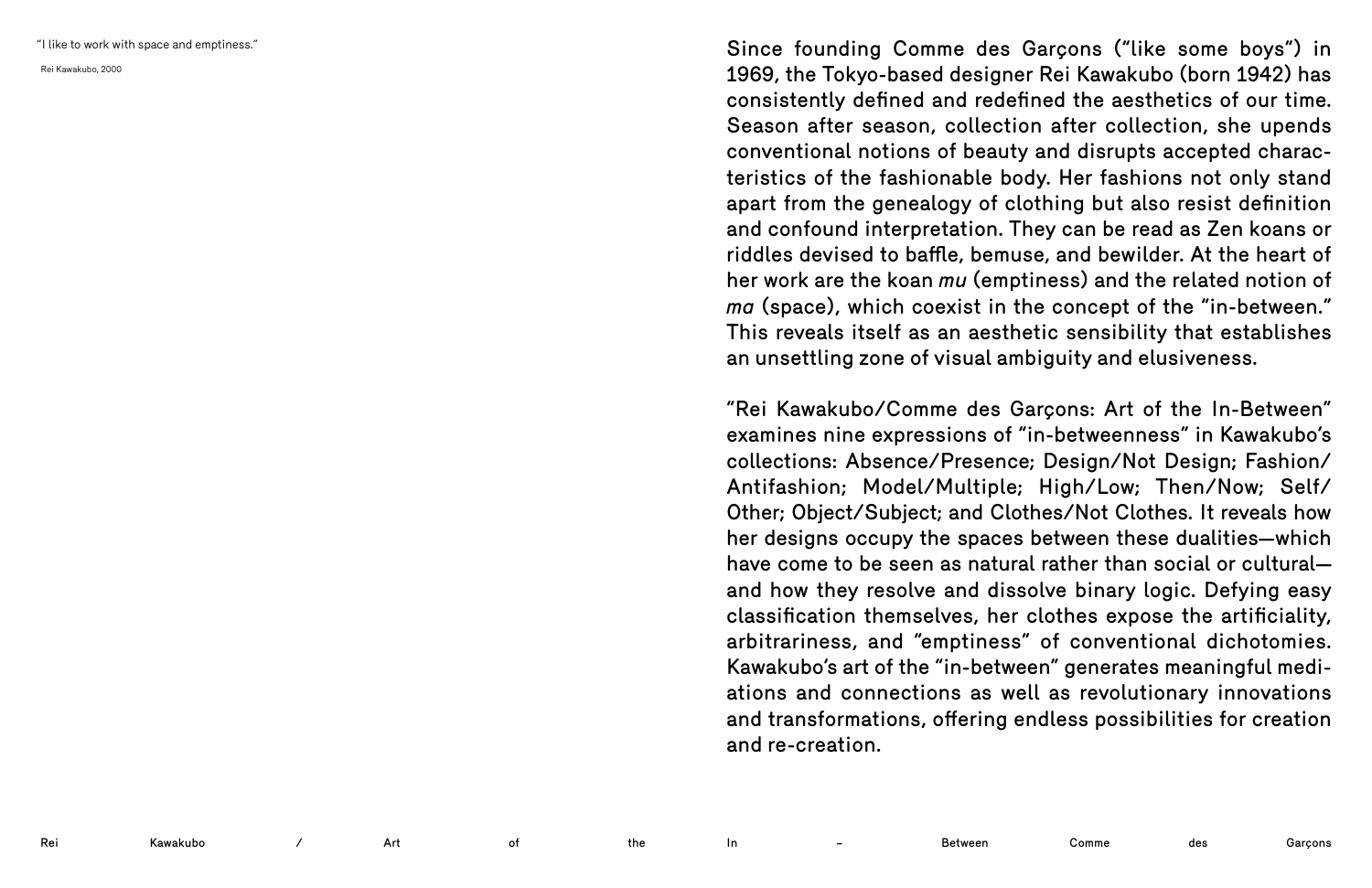The concept of "in-betweenness" is reflected in the design of this exhibition —a collaboration between Kawakubo and The Met. *Mu* (emptiness) is suggested through the architectural leitmotif of the circle, which in Zen Buddhism symbolizes the void, and *ma* (space) is evoked through the inter play of structural forms. *Ma* expresses void as well as volume, a thing with and without shape —not defined by concrete boundaries. Amplified by the stark whiteness of the gallery surfaces, the visual effect is one of both absence and presence.

Kawakubo regards her fashions and their envi ronments as a *Gesamtkunstwerk*, or "total work of art." This synthesis is reflected in the exhibi tion, designed as a complete expression of the Comme des Garçons "universe." It is intended to be a holistic, immersive experience, facilitating a personal engagement with the fashions on dis play. A pathway is suggested by the numbers in this guide, beginning with these red ensembles that reflect Kawakubo's enduring preoccupation with blurring the boundaries between body and dress. Visitors are encouraged, however, to forge their own paths and experience the exhibition as a voyage of discovery.

1. Absence / Presence $\bf{O}$ resenc osence

1.1 2 Dimensions Autumn/winter 2012–13

> Jacket and skirt of red polyester felt

1.2 Body Meets Dress— Dress Meets Body Spring/summer 1997

> Dress and top of red stretch nylon and polyurethane plain weave padded with goose down

1.3 Body Meets Dress— Dress Meets Body Spring/summer 1997

> Dress and top of red stretch nylon and polyurethane plain weave padded with goose down

1.4 Invisible Clothes Spring/summer 2017

> Dress of red cotton velveteen and PVC

*Heads and wigs created and styled by Julien d'Ys.*



"My clothes and the spac es they inhabit are insep arable —they are one and the same. They convey the same vision, the same mes sage, and the same sense of values."

2017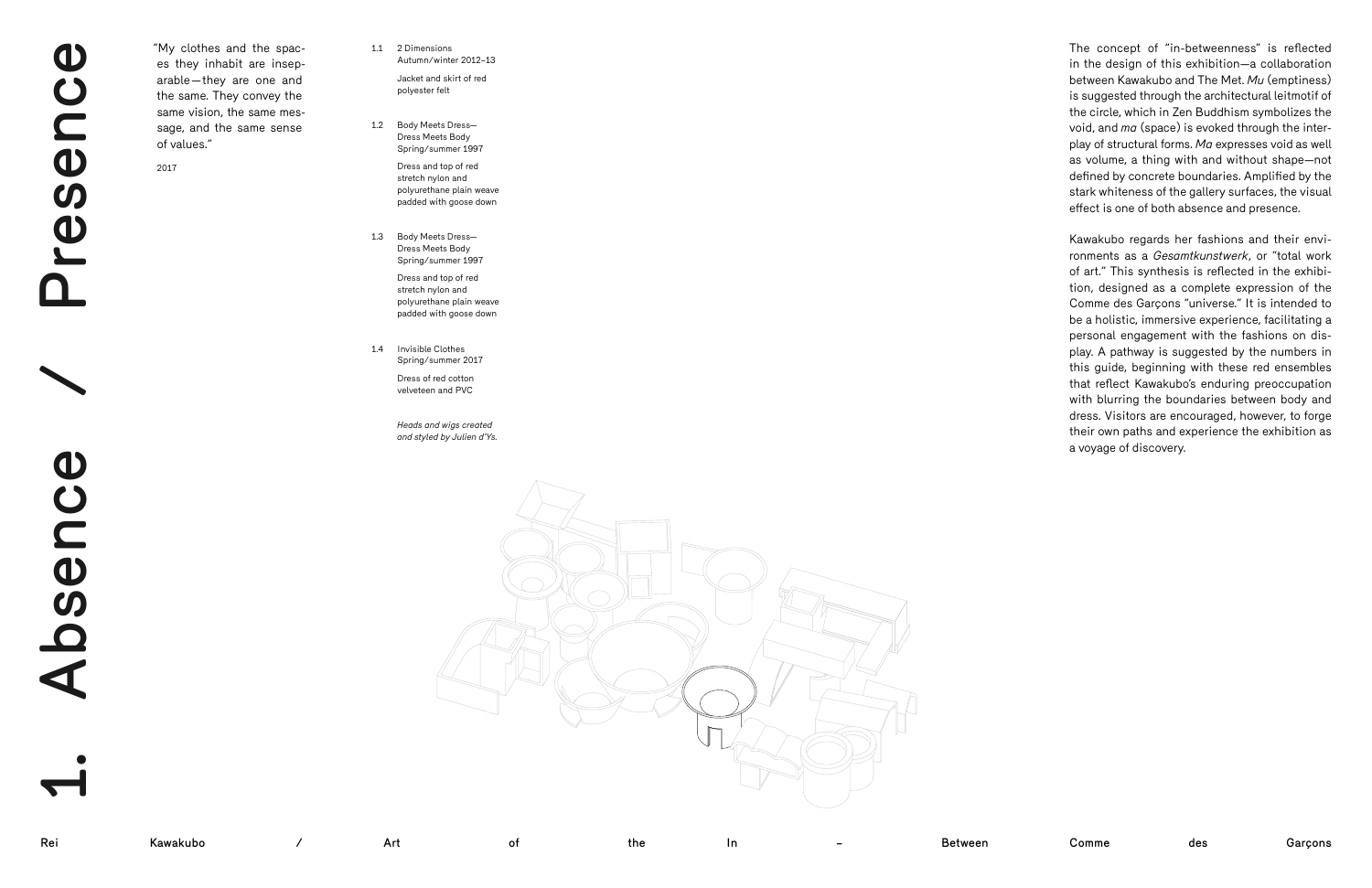"I wasn't limited to the con fines of a pattern. Not being educated, not being taught how to design, I was able to visualize in a completely different context. And I still seem able to draw upon the unconventional."

1993

2.1 The Future of Silhouette Autumn/winter 2017–18

Dress of brown paper

- 2.2 Patchworks and X Spring/summer 1983
	- Top of off-white cotton knit appliquéd with off-white cotton ribbon; dress of off-white cotton muslin and white rayon satin
- 2.3 Crush Spring/summer 2013

Vest and dress of offwhite cotton canvas

- 2.4 Crush Spring/summer 2013 Vest and skirt of offwhite cotton canvas
- 2.5 Crush Spring/summer 2013 Vest and skirt of off-

white cotton canvas

2.6 Wonderland Autumn/winter 2009–10

> Jacket of nude nylon tulle and white padded interfacing; shorts of nude stretch nylon

- 2.7 Clustering Beauty Spring/summer 1998 Dress of off-white cotton lawn
- 2.8 Clustering Beauty Spring/summer 1998 Dress of off-white cotton lawn and polyester
- 2.9 Clustering Beauty Spring/summer 1998

organza

Dress of off-white cotton lawn with panels of pleated off-white cotton lawn and polyester organza

2.10 Fusion Autumn/winter 1998–99

Top of brown cashmere plain weave and white cotton twill; skirt of brown cashmere plain weave, white cotton twill, and off-white wool

interlining

2.11 Adult Punk Autumn/winter 1997–98

> Dress of synthetic gold lace and off-white woolnylon open plain weave; shorts of purple stretch nylon and polyurethane

2.12 Adult Punk Autumn/winter 1997–98

> Dress of light brown polyester chiffon and organza, and white and gray polyester interlining overlaid with white polyester tulle and embroidered with gold thread in a floral motif; shorts of red stretch nylon and polyurethane



Dress of off-white cotton velveteen appliquéd with white cotton muslin and white synthetic jacquard embroidered with clear sequins

# 2.14 Wonderland Autumn/winter 2009–10

Jacket of nude nylon tulle and white padded interfacing; shorts of nude stretch nylon

*Heads and wigs created and styled by Julien d'Ys.*

# Rei Kawakubo / Art of the Indian – Art of the Indian – Art of the Indian – Art of the Indian – Art of the Indian<br>References of the Indian – Art of the Indian – Art of the Indian – Art of the Indian – Art of the Indian – Ar

Design/Not Design explores Kawakubo's intuitive approach to garment making. Having received no formal fashion training, Kawakubo pursues sponta neous and experimental techniques and methods of construction. Usually, her creative process begins with a single word or an abstract image conveyed to her patternmakers. She once presented a crumpled piece of paper to her team and requested a pattern that expressed similar qualities —as seen in a dress of brown paper shaped and twisted around the body from her collection *The Future of Silhouette* .

The ensembles in this section highlight strate gies that recur in Kawakubo's collections —fusion, imbalance, the unfinished, elimination, and design without design. These modes of expression, all rooted in a Zen Buddhist aesthetic principle known as *wabi-sabi*, converge in an outfit of ripped and patchworked white cotton jersey from her collection *Patchworks and X*; a dress with fifteen layers of rawedged, unbleached cotton from *Clustering Beauty*; ensembles of flattened, layered, and stitched cotton canvas toiles from *Crush*; and garments featuring exposed and reconfigured pattern pieces from *Adult Punk*, *Fusion*, and *Adult Delinquent* .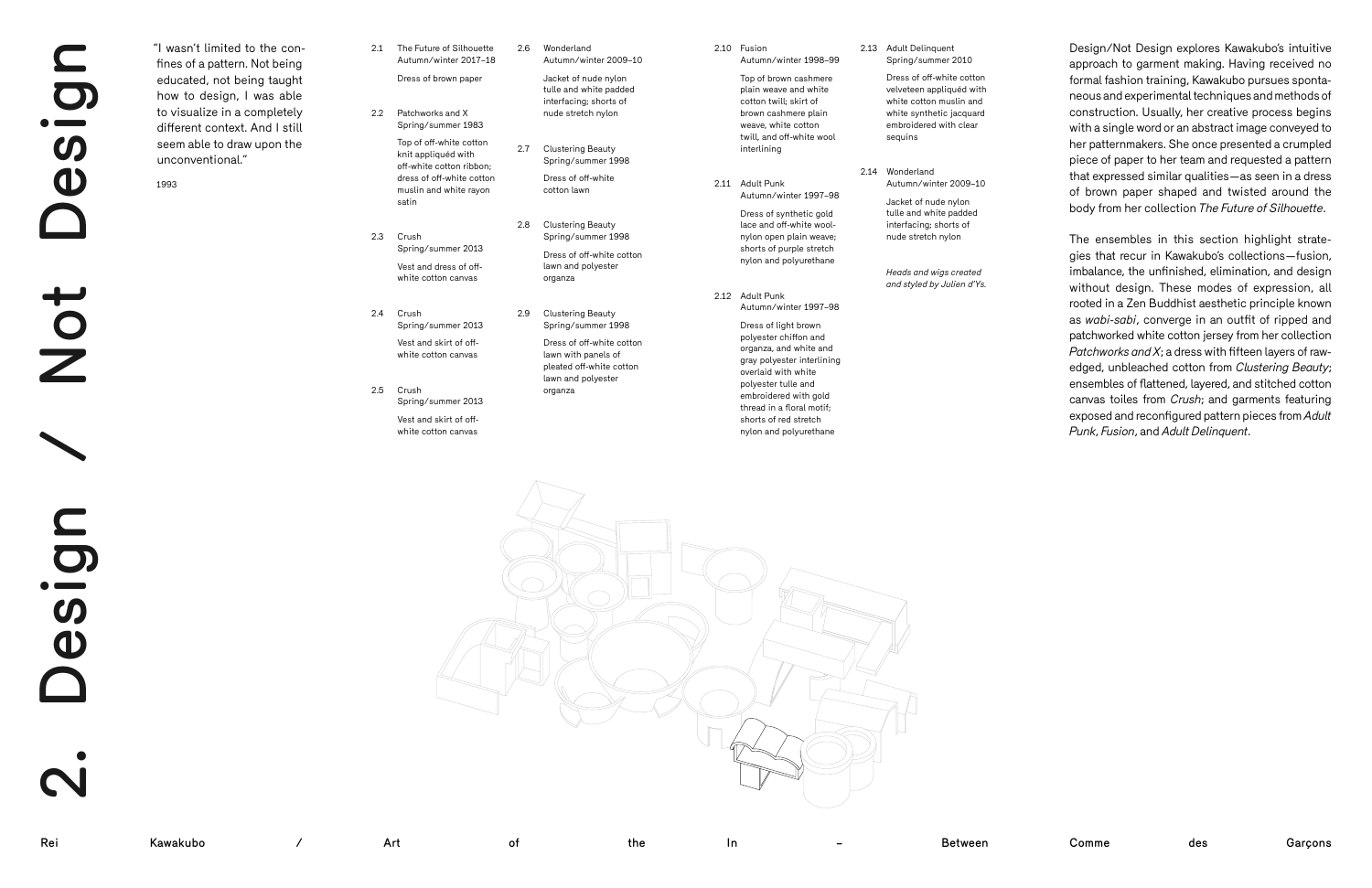

"I am not protesting against fashion. This is something else, another direction."

1983

3.1 Twist, Silk + Jersey, Knits (Patchworks) Autumn/winter 1984–85

Dress of navy wool jersey

The Metropolitan Museum of Art, New York, Purchase, The Friends of The Costume Institute Gifts, 2010 (2010.304a, b)

3.2 Gloves, Skirts, Quilted Big Coats Autumn/winter 1983–84

> Dress of black and navy wool jersey

> Collection of The Kyoto Costume Institute, gift of Comme des Garçons Co., Ltd.

3.3 Round Rubber Spring/summer 1984

> Dress of black cotton plain weave

Collection of The Kyoto Costume Institute, gift of Comme des Garçons Co., Ltd.

3.4 Round Rubber Spring/summer 1984

> Dress of black and white cotton plain weave

Collection of The Kyoto Costume Institute, gift of Comme des Garçons Co., Ltd.

3.5 Round Rubber Spring/summer 1984

> Dress of black linen; belt of black rubber

Collection of The Kyoto Costume Institute, gift of Comme des Garçons Co., Ltd.

3.6 Gloves, Skirts, Quilted Big Coats Autumn/winter 1983–84

> Top of black wool-nylon plain weave; trouser of black wool-nylon jersey

> Collection of The Kyoto Costume Institute, gift of Comme des Garçons Co., Ltd.



Dress of black wool knit jacquard

Collection of The Kyoto Costume Institute, gift of Comme des Garçons Co., Ltd.

In 1979 Kawakubo became "dissatisfied" with her collections, which, to that point, had been infused with Japanese folkloric influences. As she explained: "I felt I should be doing something more directional, more powerful. . . . I decided to start from zero, from nothing, to do things that had not been done before, things with a strong image." This rupture, the first of two in her career, established Kawakubo as the archetypal modernist designer, whose pursuit of originality (or what she calls "newness") became the defining characteristic of every subsequent collection.

Fashion/Antifashion focuses on Kawakubo's early 1980s collections, which elicited extreme reactions from critics when they were shown in Paris, owing to their repudiation of many pre vailing canons of Western fashion. In terms of Kawakubo's aesthetic of "in-betweenness," these works are significant for introducing the concepts of *mu* (emptiness), expressed through the mono chromatic —principally black —color palette, and *ma* (space), embodied in the outsize, shapeless, loose-fitting garments that create excess space between skin and fabric, body and clothing.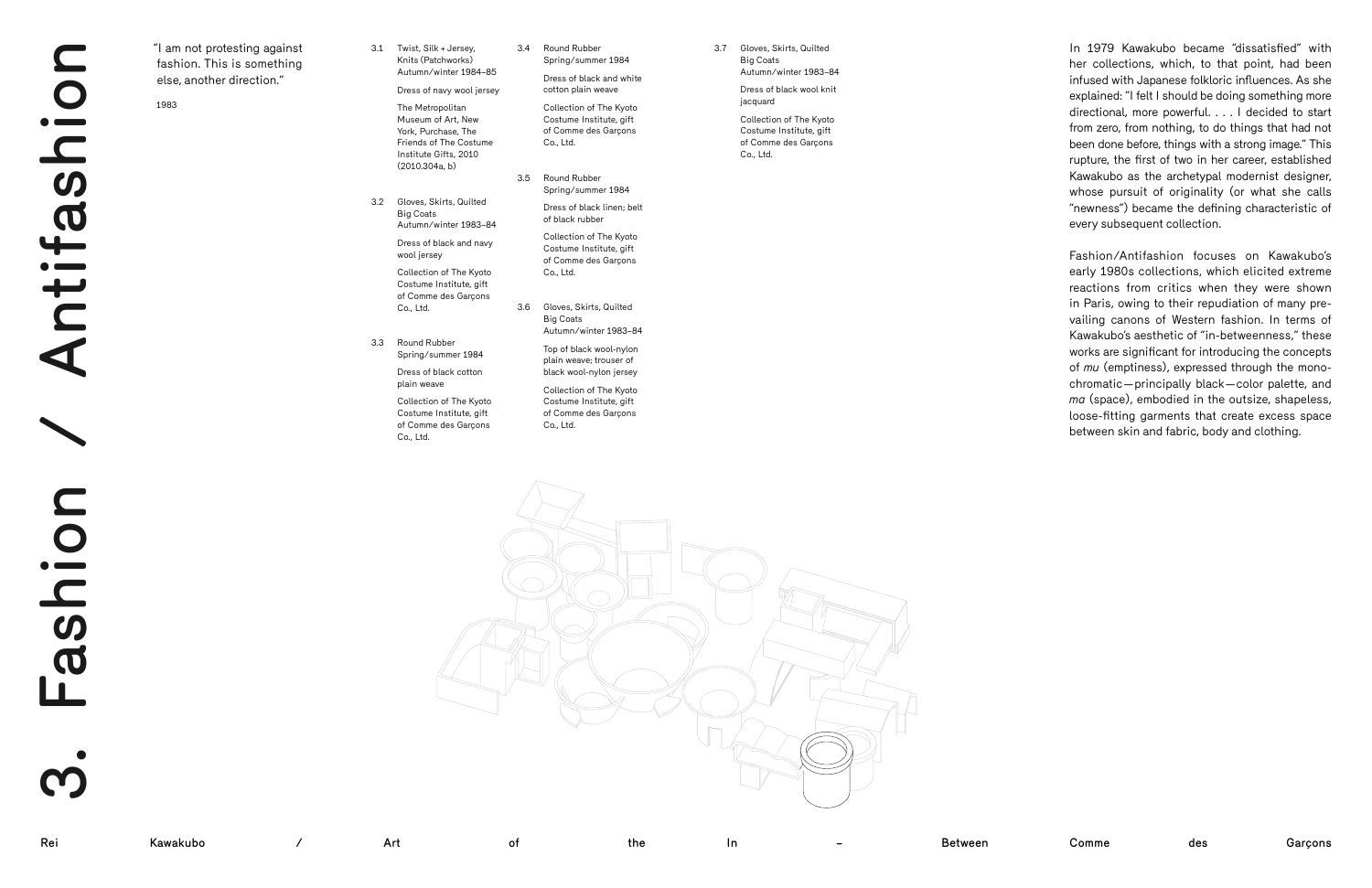

"Fashion is not art. You sell art to one person. Fashion comes in a series and it is a more social phenomenon."

1998

4.1 Abstract Excellence Spring/summer 2004

> Skirt of white brushed cotton faced with pink and white compound weave and black interfacing

4.2 Abstract Excellence Spring/summer 2004

> Skirt of white cotton plain weave faced with white sateen and black interfacing

4.3 Abstract Excellence Spring/summer 2004

> Skirt of white cotton twill faced with navy synthetic and black interfacing

4.4 Abstract Excellence Spring/summer 2004

> Skirt of white and pink cotton-wool-nylon twill with black interfacing

4.5 Abstract Excellence Spring/summer 2004

> Skirt of white cotton twill faced with navy cotton plain weave and black interfacing

4.6 Abstract Excellence Spring/summer 2004

> Skirt of white cotton twill faced with navy cottonsilk plain weave and black interfacing

Beyond her pursuit of "newness," Kawakubo exhibits several other preoccupations of avantgarde modernism. Perhaps the most notable is the tension between originality and reproduction, which is explored in Model/Multiple through the collection *Abstract Excellence*. Commenting on it at the time, Kawakubo explained: "[My focus was] designing from shapeless, abstract, intangible forms, not taking into account the body. The best item to express the collection is the skirt."

In total, the collection features thirty-four skirts, several of which are displayed here. Through the conceits of seriality and repetition, the designer created the illusion of uniformity and standard ization. However, subtle changes in color, fabric, and shape (the last achieved through slight shifts in the placement and direction of seams) mark each skirt as individual and distinctive. A meditation on variations of a single form, the col lection represents a powerful statement on the unstable connection between unique artwork and mass-produced commodity.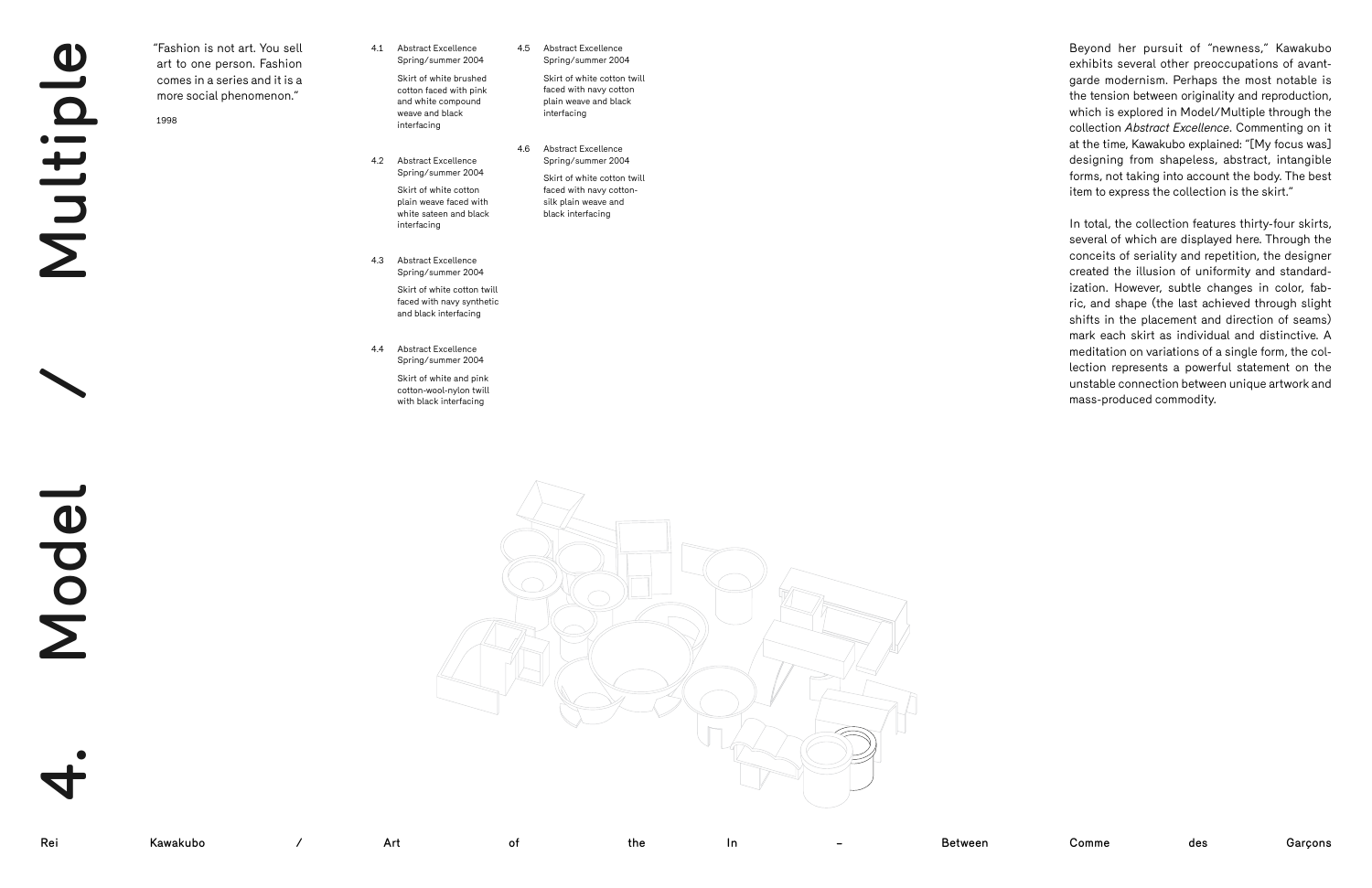

"There's value in bad taste."

2008

- 5.1 Elite Culture / Popular Culture
- 5.1.1 Ballerina Motorbike Spring/summer 2005

Jacket of black leather; skirt of black polyester net; tutu of white polyester tulle

5.1.2 Ballerina Motorbike Spring/summer 2005

> Jacket of black leather; skirt of black polyester net; tutu of white nylon tulle

5.1.3 Ballerina Motorbike Spring/summer 2005

> Jacket of navy wool twill on foam with black leather lacing; tutu of pink and white polyester tulle; shorts of black neoprene

5.1.4 Ballerina Motorbike Spring/summer 2005

> Jacket of black leather; skirt of black polyester mesh with black leather lacing; tutu of black polyester tulle

5.1.5 Ballerina Motorbike Spring/summer 2005

> Jacket of black leather; skirt of black polyester mesh with black leather lacing; tutu of black polyester tulle

*Heads and wigs created and styled by Julien d'Ys*

# 5.2 Good Taste / Bad Taste

5.2.1 Bad Taste Autumn/winter 2008–9

> Dress of white nylon tulle and synthetic plain weave with black elastic trim

5.2.2 Bad Taste Autumn/winter 2008–9

> Dress of white nylon tulle and synthetic plain weave with black elastic trim *.*

High/Low examines the ambiguous relation ship between elite and popular culture —another modernist preoccupation —through Kawakubo's collection *Motorbike Ballerina*. The ensembles combine tutus and leather jackets in an attempt to reconcile the "high" culture of ballet with the "low" subculture of bikers or "greasers." Kawakubo described the collection as "Harley–Davidson loves Margot Fonteyn," a reference to the American motorcycle manufacturer and the British prima ballerina.

The aesthetic language of street style has long fascinated Kawakubo. She often deploys it in parodic explorations of taste, as in the collection *Bad Taste*, which incorporates punk and fetish styles. Using textiles thought to be cheap, kitschy, and vulgar, such as nylon and polyester, the designer upends received notions of good taste and exposes inherent prejudices and bourgeois posturings in the precincts of elite culture.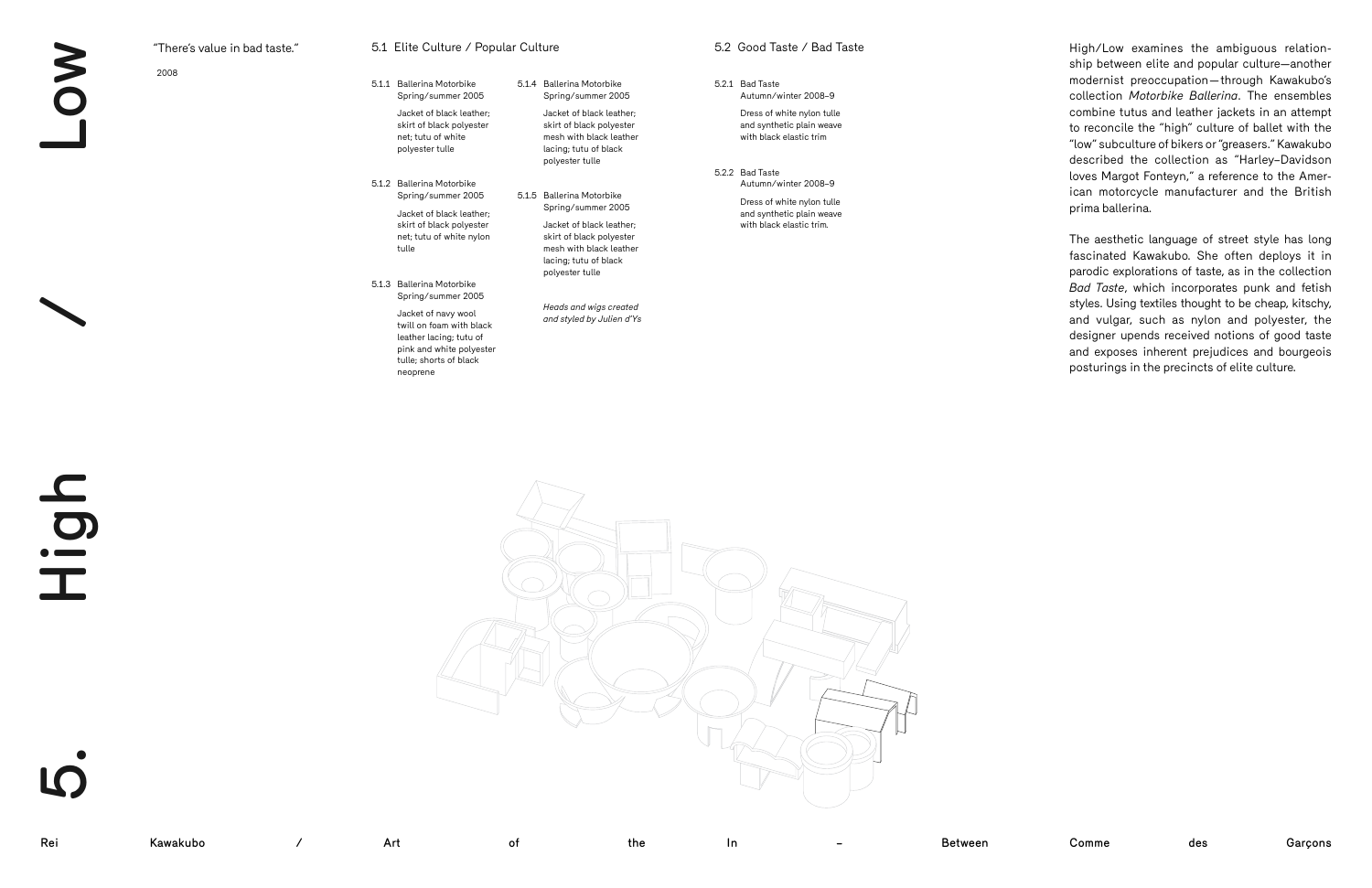"The right half of my brain likes tradition and history, the left wants to break the rules."

2005

# 6.1 Past / Present / Future

6.1.1 White Drama Spring/summer 2012 Top of white acrylic crochet; cage skirt of white silk satin with acrylic jersey and lace flowers wrapped in white synthetic net

6.1.2 White Drama Spring/summer 2012

> Top of white acrylic crochet; skirt of white synthetic net; underskirt of white polyester twill

6.1.3 Body Meets Dress— Dress Meets Body Spring/summer 1997

> Dress and top of white stretch nylon and polyurethane plain weave padded with goose down

- 6.1.4 Inside Decoration Autumn/winter 2010–11
	- Vest and skirt of white polyester flannel and wadding

6.1.5 Modern Sweetness Autumn/winter 1990–91 Dress of white polyester

wadding

6.1.6 Sweeter Than Sweet Autumn/winter 1995–96

> Top of white acrylic knit; skirt of white nylon chiffon embroidered with white and iridescent acrylic-wool thread with white polyester tulle

6.1.7 Sweeter Than Sweet Autumn/winter 1995–96

> Sweater of pink acrylic knit; skirt of pink and white nylon chiffon embroidered with pink and white acrylic thread with pink polyester tulle

# 6.2 Birth / Marriage / Death

6.2.1 Ceremony of Separation Autumn/winter 2015–16

Dress of white and off-white cotton and synthetic lace embroidered with gold lace; shoulder pads of black polyurethane

6.2.2 Broken Bride Autumn/winter 2005–6

> Dress of beige cottonsilk habotai and charmeuse printed with a trompe-l'oeil dress and embroidered with a black silk velvet bow, polyester satin and tulle ruffles and passementerie

Rei Kawakubo / Art of the Indian – Art of the Indian – Between Comme des Garçons 6. Then  $\Gamma$ Kawakubo's experiments with "in-betweenness" relate to the unfolding of modernism as an ongoing project. This idea is explored in Then/Now, which focuses on the designer's relationship to time through the collections *Modern Sweetness*, *Sweeter Than Sweet*, *Body Meets Dress—Dress Meets Body*, *Inside Decoration*, and *White Drama*. Over the course of her career, Kawakubo has plumbed fashion history for inspiration. She has an affinity for the overblown silhouettes of the nineteenth century, achieved through bustles and crinolines. In her hands, however, the silhouettes are so radically and profoundly reconfigured as to eradicate history.

6.2.3 Broken Bride Autumn/winter 2005–6

> Dress of off-white silkpolyester chiffon and georgette printed with a trompe-l'oeil dress and embroidered with passementerie

6.2.4 Broken Bride Autumn/winter 2005–6

> Dress of white silkpolyester chiffon and georgette printed with a trompe-l'oeil dress and embroidered with passementerie

6.2.5 White Drama Spring/summer 2012

> Dress of white cotton poplin and polyester tulle with veil of cotton lace

6.2.6 White Drama Spring/summer 2012

> Dress of off-white cotton-polyester satin embroidered with acrylic flowers and synthetic lace

# 6.2.7 Ceremony of Separation Autumn/winter 2015–16

Coat of black polyester lace and net with attached children's dresses and bonnets of black nylon net, black cotton lawn, and black silk satin ribbon, and bow of cotton velveteen

*Heads and wigs created and styled by Julien d'Ys.*

Kawakubo's fashions impose an intense immediacy, stridently emphasizing the here and now. She brings into doubt both the logic of temporal continuity and the presumptive rhythm of life—birth, marriage, death—as seen in the *Broken Bride*, *White Drama*, and *Ceremony of Separation* collections. These fashions advocate a level of personal freedom that can only be attained in the intervals between a society's life-stage traditions, thus subverting the ideologies encoded in the birthmarriage-death continuum.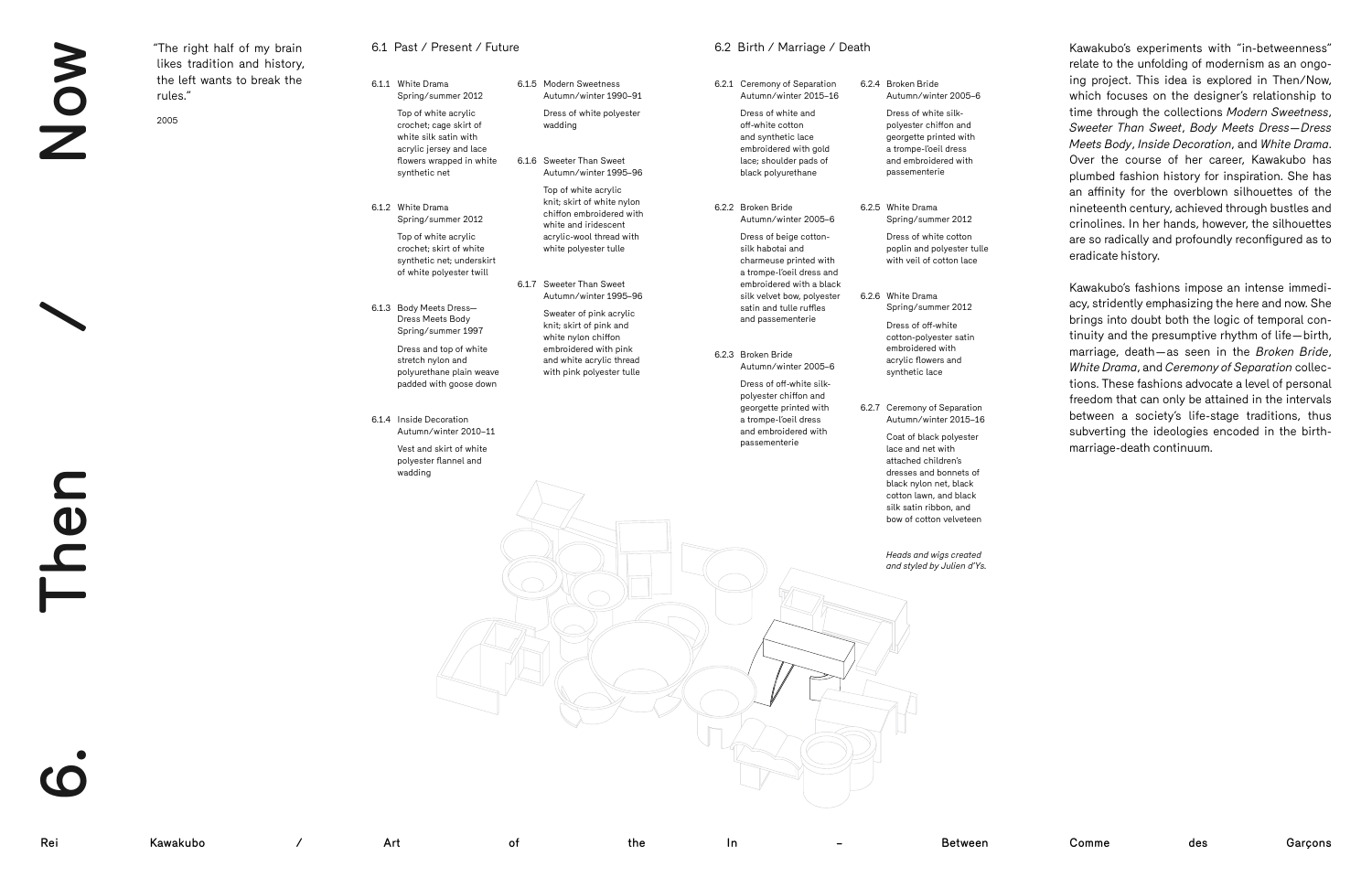

"From the beginning, I dispensed with any pre conceived notions about Western and Eastern social mores and cultures, as all these things are irrelevant to my world. . . . I deliberately cast away all questions of upbringing, nationality, sociology and the like."

2011

# 7.1 East / West

7.1.1 Cubisme Spring/summer 2007 Jacket of red nylon tulle with panels of off-white wool-polyester voltaire printed red and black;

> skirt of white nylon tulle and red rayon flocking

- 7.1.2 Cubisme
	- Spring/summer 2007

Dress of white nylon tulle with lapels of black triacetate-polyester and red rayon flocking

7.1.3 Cubisme Spring/summer 2007

> Vest of navy woolpolyester gabardine and red polyester chiffon; skirt of red nylon tulle

7.1.4 Lost Empire Spring/summer 2006

> Jacket of red wool twill with red, yellow, and navy wool tartan; skirt of cotton poplin printed in polychrome tartan pattern

7.1.5 Lost Empire Spring/summer 2006

> Jacket of red polyester crepe; pants of red, yellow, and navy wool tartan

7.1.6 Inside Decoration Autumn/winter 2010–11

> Top of polychrome padded wool tartan and white cotton muslin; shorts of red, black, and yellow padded wool tartan

7.1.7 Inside Decoration Autumn/winter 2010–11

> Top of polychrome padded wool tartan and white cotton muslin; shorts of red, navy, and green padded wool tartan

7.1.8 Inside Decoration Autumn/winter 2010–11

> Jacket of red, black, and white padded wool tartan; shorts of red, navy, and green wool tartan

# 7.2 Male / Female

# 7.2.1 Persona Autumn/winter 2006–7

Jacket and shorts of black wool worsted; shirt of white cotton poplin

7.2.2 Persona Autumn/winter 2006–7

> Jacket of black wool check tweed; shorts of black wool worsted; shirt of white cotton poplin

7.2.3 The Infinity of Tailoring Autumn/winter 2013–14 Suit of black polyester twill with polyester fringe

7.2.4 The Infinity of Tailoring Autumn/winter 2013–14 Suit of gray, black, and

white polyester Glen plaid

7.2.5 The Infinity of Tailoring Autumn/winter 2013–14 Suit of navy polyester

sharkskin

7.3 Child / Adult

7.3.1 2 Dimensions Autumn/winter 2012–13

> Dress of blue and pink polyester felt

7.3.2 Cacophony Spring/summer 2008

> Dress of pink padded polyester chiffon and cotton plain weave frill

7.3.3 Not Making Clothing Spring/summer 2014

> Dress of pink polyester paper; cage of padded white cotton duck

7.3.4 Not Making Clothing Spring/summer 2014

> Dress of pink polyester paper printed with a polychrome floral motif and appliquéd with a self-fabric stuffed bear

Self/Other highlights Kawakubo's exploration of hybrid identities that blur the boundaries of con ventional definitions of culture, gender, and age. The works featured in the East/West and Male/ Female subsections combine Eastern and Western and masculine and feminine clothing traditions. Historically, these are loosely defined by wrapping and draping in relation to Eastern and feminine garments and by tailoring with respect to Western and masculine garments.

The fashions in Male/Female also fuse types of clothing typically associated with men and women —such as trousers and skirts —into one outfit. The creation of hybrid identities through fusion is further surveyed in Child/Adult, which focuses on ensembles that not only challenge the rules of age-appropriate dressing but also engage the concept of *kawaii* (cuteness)—a key aspect of Japanese popular culture defined by playfulness and performativity. The notion of *kawaii* is taken to its extreme in a pink floral dress featuring an oversize stuffed teddy bear camouflaged within its frills and folds.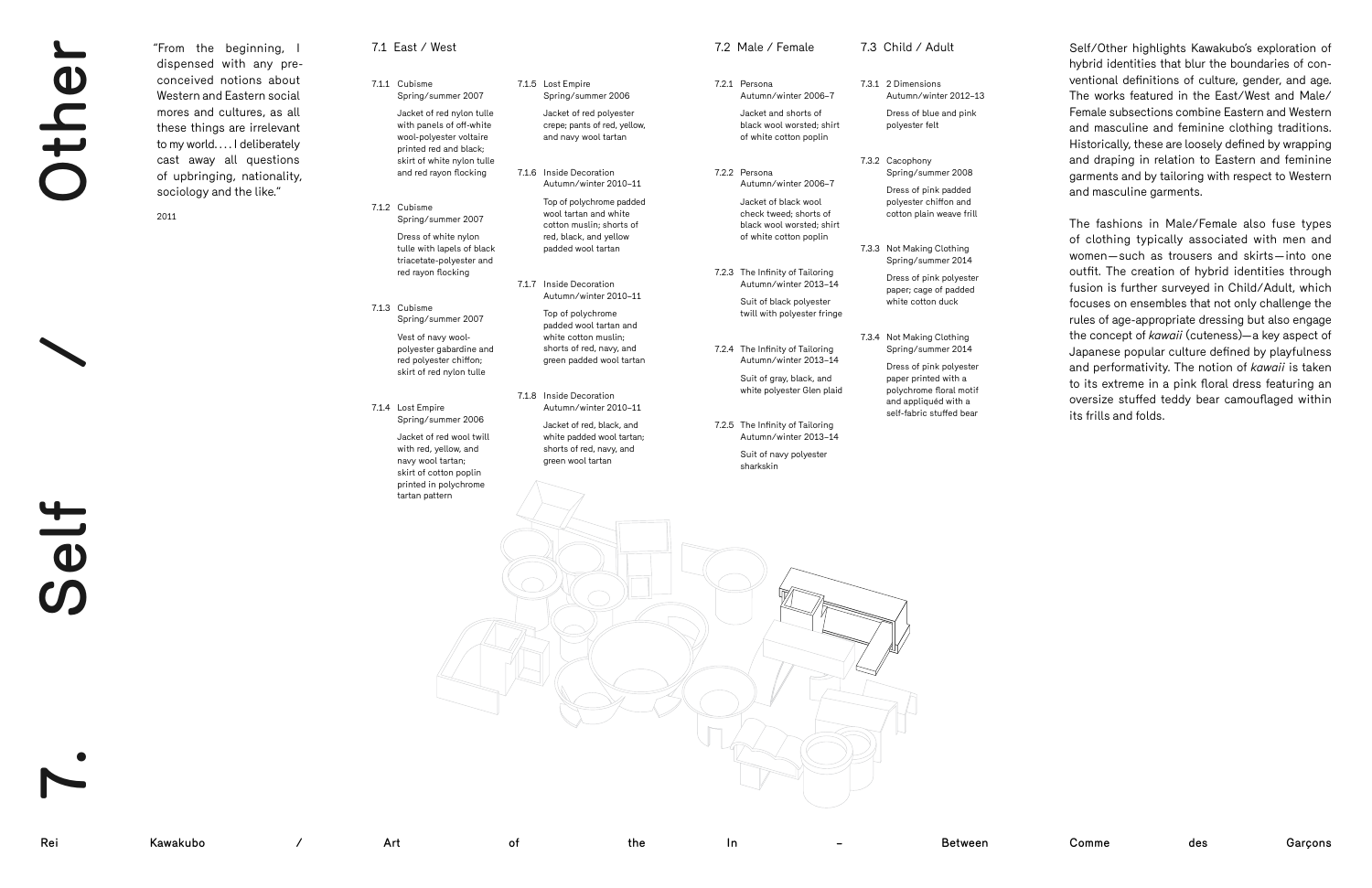"I want to rethink the body, so the body and the dress become one."

1997

Excerpts from Merce Cunningham's *Scenario* dance performance, 1997

> Courtesy of the Merce Cunningham Trust

8.1 Body Meets Dress— Dress Meets Body Spring/summer 1997

> Top of gray-and-white gingham and skirt of navy-and-white gingham, both stretch nylon and polyurethane plain weave padded with goose down

8.2 Body Meets Dress— Dress Meets Body Spring/summer 1997

> Coat and skirt of navy stretch nylon and polyurethane plain weave padded with goose down

8.3 Body Meets Dress— Dress Meets Body Spring/summer 1997

> Dress of gray-and-white gingham stretch nylon and polyurethane plain weave padded with goose down

8.4 Body Meets Dress— Dress Meets Body Spring/summer 1997

> Jacket and skirt of blue-and-white gingham stretch nylon and polyurethane plain weave padded with goose down

8.5 Body Meets Dress— Dress Meets Body Spring/summer 1997

> Jacket and skirt of pink-and-white gingham stretch nylon and polyurethane plain weave padded with goose down

8.6 Body Meets Dress— Dress Meets Body Spring/summer 1997

> Dress of blue-and-white gingham stretch nylon and polyurethane plain weave padded with goose down

8.7 Body Meets Dress— Dress Meets Body Spring/summer 1997

> Top of red-and-white gingham and skirt of beige-and-white gingham, both stretch nylon and polyurethane plain weave padded with goose down

8.8 Body Meets Dress— Dress Meets Body Spring/summer 1997

Rei Kawakubo / Art of the Indian – Between Comme des Garçons 8. Object / Subject / Subject / Subject / Subject<br>Art of the Indian – Subject / Subject / Subject / Subject / Subject / Subject / Subject / Subject / Subject /<br>A References to tumors and hunchbacks abound in reviews of the collection, which critics christened "lumps and bumps"—a moniker that suggests a body diseased, deformed, or monstrous. Morphologi cally, the collection blurs the boundaries between dress and body, object and subject. This effect is heightened in movement, a fact exploited by cho reographer Merce Cunningham in the forty-minute dance *Scenario*, a collaboration with Kawakubo that premiered at the Brooklyn Academy of Music on October 14, 1997. Kawakubo explained, "When the natural movements of dance are repelled and refuted, you get new forms."

Top and skirt of red stretch nylon and polyurethane plain weave padded with goose down

8.9 Body Meets Dress— Dress Meets Body Spring/summer 1997

> Dress of red-and-white gingham stretch nylon and polyurethane plain weave padded with goose down

8.10 Body Meets Dress— Dress Meets Body Spring/summer 1997

> Coat and skirt of red stretch nylon and polyurethane plain weave padded with goose down

Object/Subject considers hybrid bodies. Its focus is Kawakubo's collection *Body Meets Dress —Dress Meets Body*, which proposes a radical rethinking of the human form through down-padded garments of stretch nylon and polyurethane in a range of colors and patterns —including girlish bubblegum pink and powder blue gingham. Most of the paddings are arranged asymmetrically, creating bulbous swellings that present an illusion of dysmorphia and subvert the traditional language of the fash ionable body (small waist, slim hips, pert bottom, flat stomach, and small, high breasts).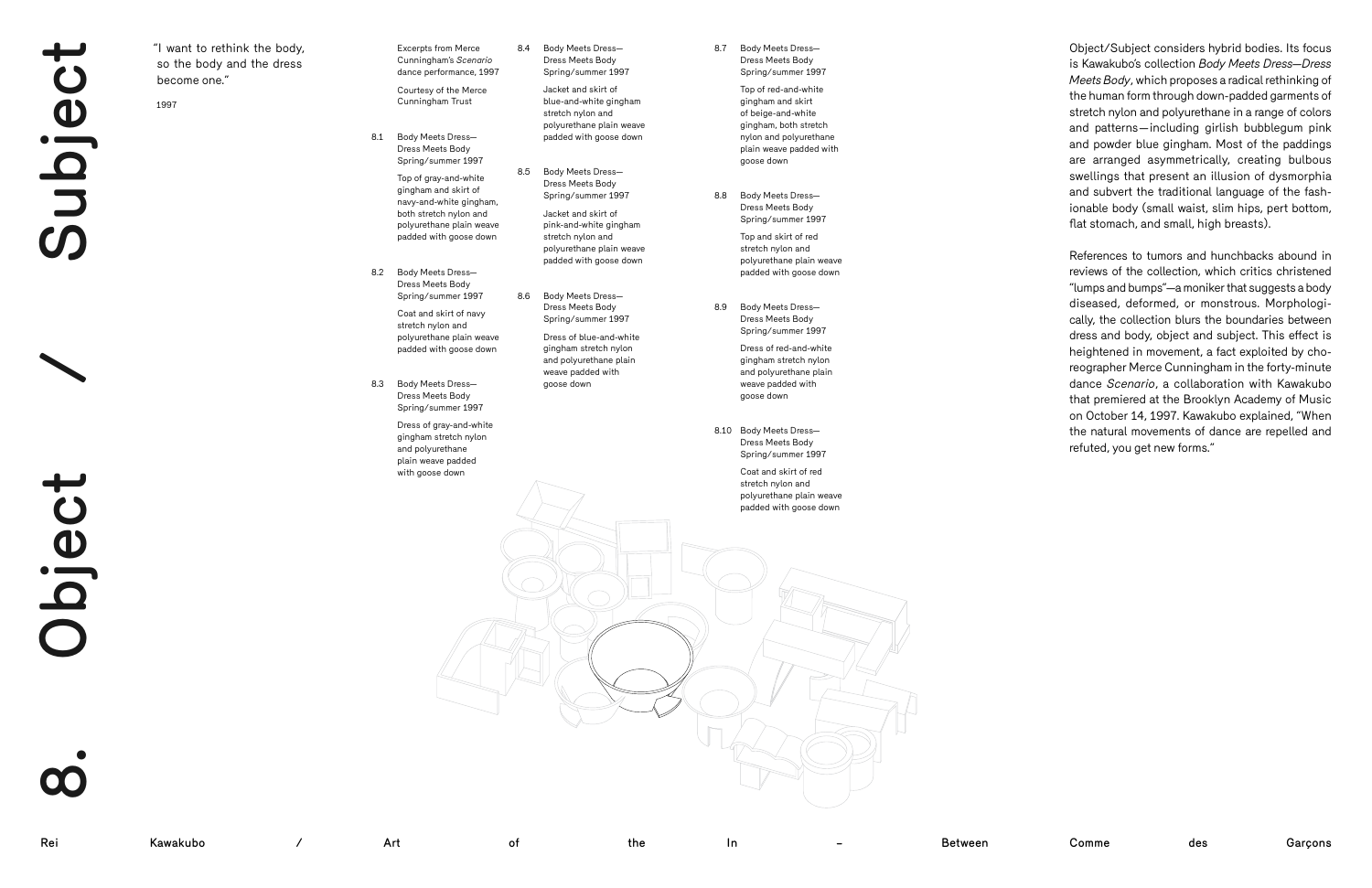

"If we say 'these are clothes,' it's all very usual, so we said 'these are not clothes.' It sounds like a Zen dialogue, but it is very simple."

2014

Kawakubo's revolutionary experiments with "inbetweenness" are taken to their logical conclusion in Clothes/Not Clothes. Its eight subsections present examples from the designer's most recent collections, all produced following the second rupture in her career. In 2014 Kawakubo became frustrated with her design process, which she felt hindered her pursuit of "newness." Adopting a radical method of creation with the intention of "not making clothes," she aspired to translate her ideas directly into forms, or "objects for the body."

The "objects for the body" featured in Clothes/ Not Clothes represent Kawakubo's most profound and transgressive realizations of "forms that have never before existed in fashion." Examples of earlier clothes that presage themes and motifs explored in the designer's recent collections are presented alongside their "not clothes" counter parts. While the former insist on their viability as apparel, the latter exist as purely aesthetic and abstract expressions. They share formal qual ities with sculpture as well as conceptual and performance artworks, but Kawakubo has always preferred the epithet "worker" to "artist." Even so, she recently has begun to consider fashion as art, opening up yet another in-between space —Fashion/Art.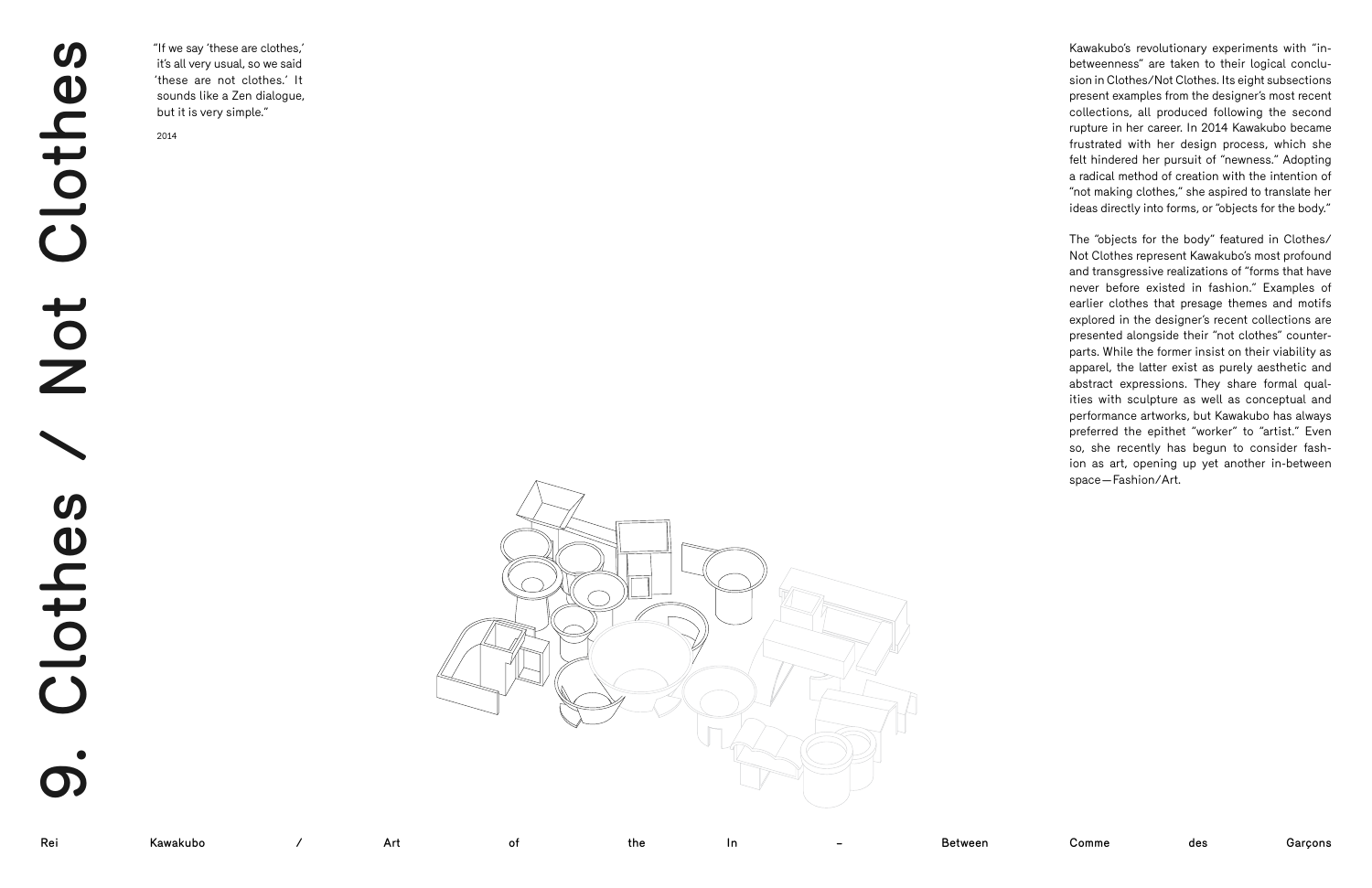

"Personally, I don't care about function at all.... When I hear 'where could you wear that?' or 'it's not very wearable,' or 'who would wear that?' to me it's just a sign that someone missed the point."

2012

9.1.1 Tomorrow's Black Spring/summer 2009

> Top and skirt of black polyurethane-rayon faux leather

9.1.2 Not Making Clothing Spring/summer 2014

> Dress of black nylon net, wool plain weave, polyester tulle, and cupra organza

9.1.3 Not Making Clothing Spring/summer 2014

> Dress of black woolmohair plain weave and black cotton twill

9.1.4 Not Making Clothing Spring/summer 2014

> Dress of black polyester taffeta and black lycra

9.1.5 Not Making Clothing Spring/summer 2014

> Dress of black rayonpolyester velvet and synthetic mesh; harness of black silk-cotton twill

*Heads and wigs created and styled by Julien d'Ys.*

Form/Function features *Not Making Clothing*, the first collection Kawakubo produced in response to her aspiration to design "objects for the body." The title is a statement of intent, a declaration of her determination to favor pure form. In terms of process, she sought to abandon her previous design experience and create from the viewpoint of a naive child or untrained artist. She explained, "I wished there was a new psychedelic drug that allowed me to see the world differently, through the eyes of an outsider."

These designs break with traditional fashions in their relationship to the human figure. Abstract shapes and three-dimensional structures stand apart from the body, and eccentric silhouettes and exaggerated proportions —reminiscent of doll clothing —threaten to obscure and overwhelm the figure. While there is a definite fissure between *Not Making Clothing* and her preceding work, there are notable aesthetic, technical, and thematic similarities, as is apparent from the ensemble from her 2009 collection *Tomorrow's Black*. In addition to the color black, it has a similar body-obscuring silhouette, achieved through the piecing together of irregular and outsize pattern pieces.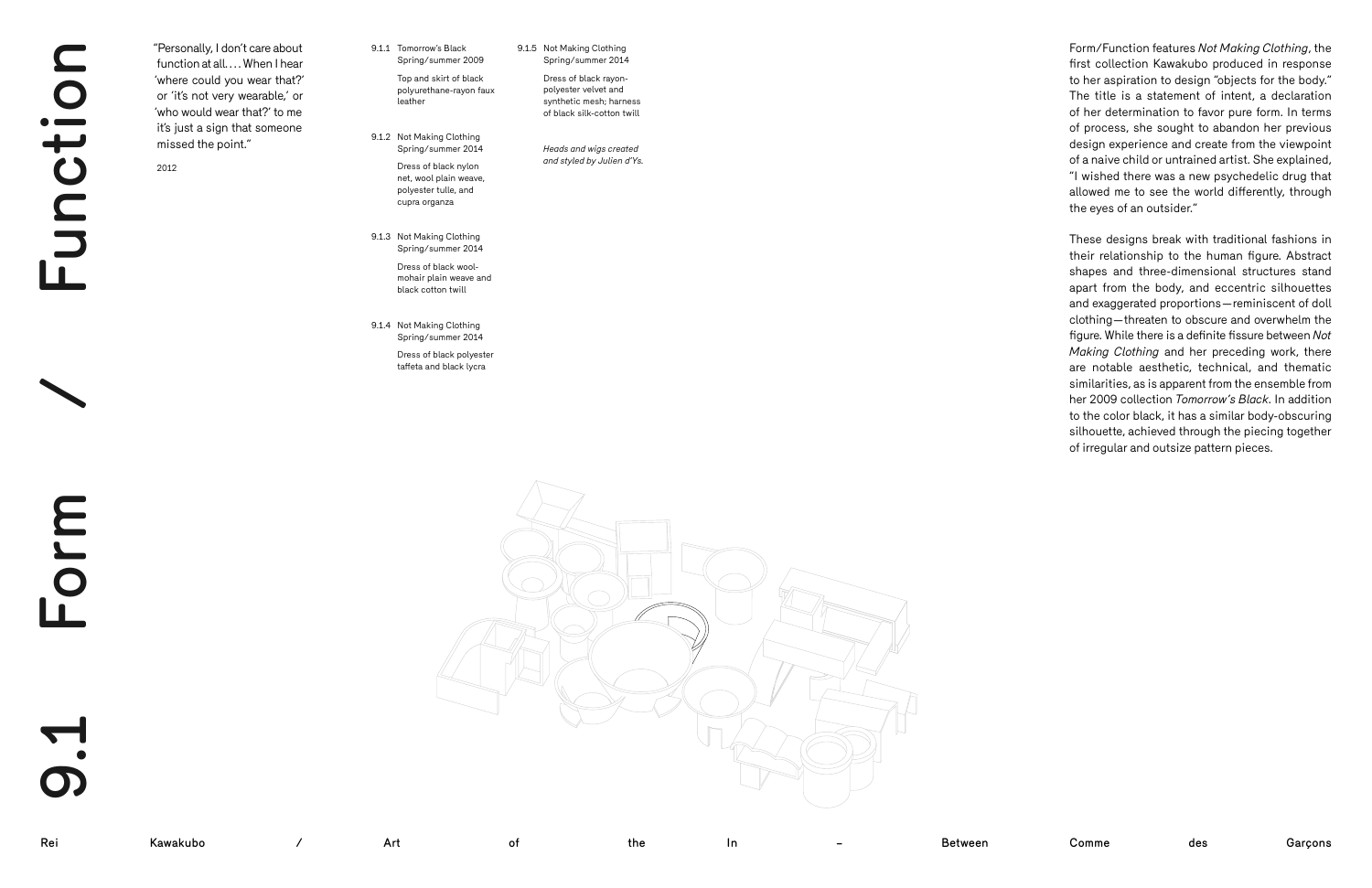

"Things that have never been seen before have a tendency to be somewhat abstract, but making art is not my in tention at all. All my effort is oriented towards giving form to clothes that have never been seen before."

2015

9.2.1 No Theme (Multiple Personalities, Psychological Fear) Spring/summer 2011

> Conjoined dress of black polyurethane and black and gray cotton canvas

9.2.2 No Theme (Multiple Personalities, Psychological Fear) Spring/summer 2011

> Dress of black cottonpolyester-nylon compound weave

9.2.3 Invisible Clothes Spring/summer 2017

> Dress of navy quilted wool-cotton plain weave and white cotton poplin

9.2.4 Invisible Clothes Spring/summer 2017

Dress of navy wool twill

9.2.5 Invisible Clothes Spring/summer 2017

> Dress of navy woolcotton twill, black velvet, and white cotton plain weave

9.2.6 Invisible Clothes Spring/summer 2017

> Dress of black wool barathea; underdress of black cotton velveteen

9.2.7 Invisible Clothes Spring/summer 2017

> Dress of navy wool twill with collars of black cotton velveteen and white cotton plain weave

9.2.8 Invisible Clothes Spring/summer 2017 Dress of black wool twill

and cotton velveteen

*Heads and wigs created and styled by Julien d'Ys.*

Abstraction / Representation features *Invisible Clothes*, which Kawakubo considers "the clearest and most extreme version of Comme des Garçons." The abstract, sculptural qualities of the ensembles are emblematic of her indifference to the "repre sentational" characteristics of clothing. Several of the garments comprise multiple versions merged together, an idea also evident in the 2011 collection *No Theme (Multiple Personalities, Psychological Fear)*. Unlike the earlier pieces, however, the more recent ones disrupt and dissolve any hierarchy between body and dress.

The garments included in *Invisible Clothes* chal lenge the dominance of the body by obscuring, displacing, and in some instances eliminating fig ural elements such as the sleeve, bodice, neckline, and waistline. As the figure recedes into volume and planarity or dematerializes through fragmen tation, body and dress become interdependent and indistinguishable. Of these designs, Kawakubo noted: "If you say clothes are to be worn, then per haps they are not really clothes. . . . They are not art, but they don't have to be clothes, either."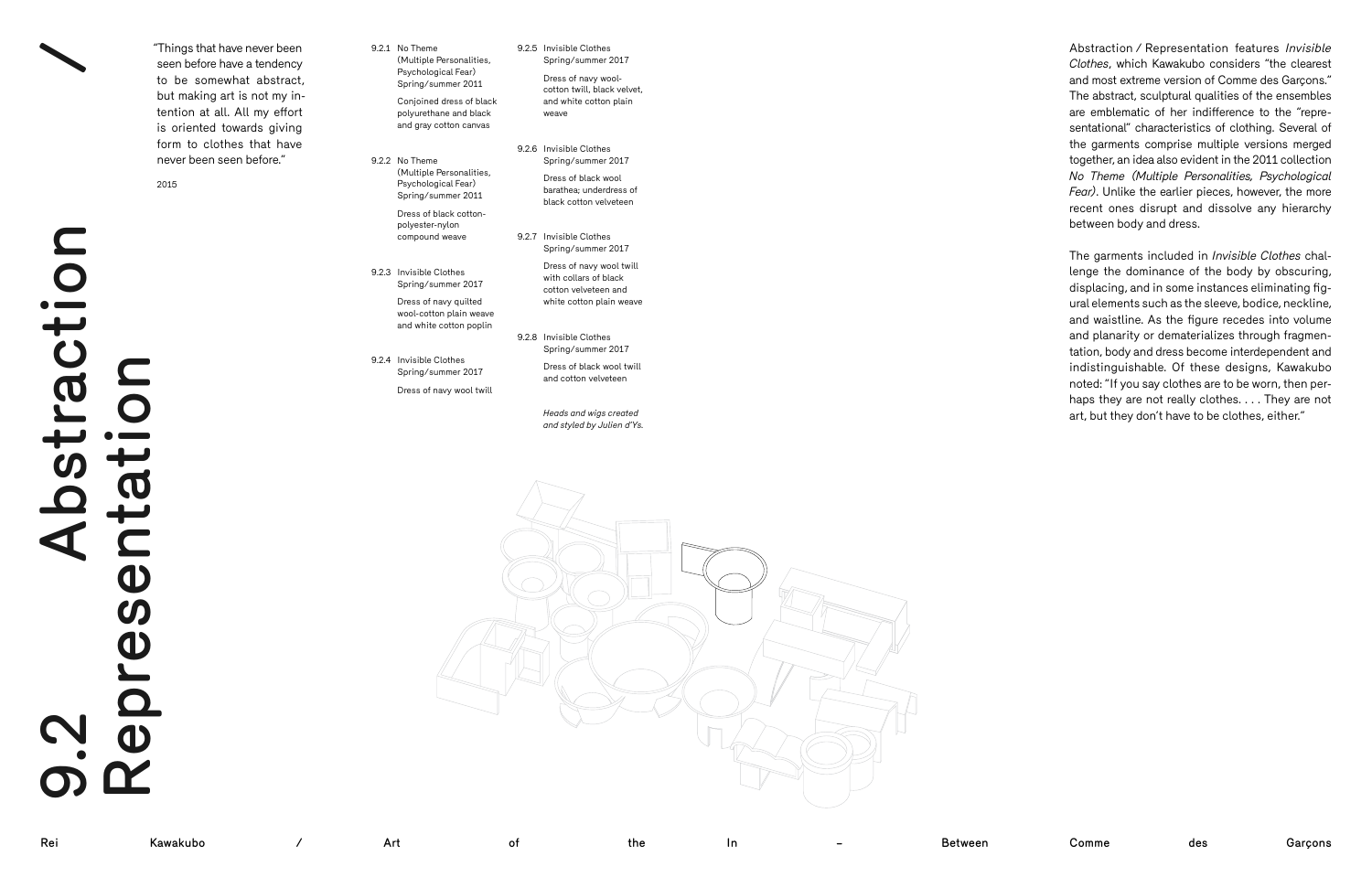

"I learned that beautiful things for me are not neces sarily beautiful to everyone else, but they could well be something very scary."

2005

9.3.1 Holes Autumn/winter 1982–83

> Sweater of black wool knit; T-shirt of white cotton jersey; skirt of black cotton jersey

9.3.2 Holes

Autumn/winter 1982–83 Sweater of black wool knit; T-shirt of white cotton jersey; skirt of black cotton jersey

9.3.3 MONSTER Autumn/winter 2014–15

> Sweater of black wool-nylon knit with padded hood

9.3.4 MONSTER Autumn/winter 2014–15

> Sweater of gray woolnylon knit

9.3.5 MONSTER Autumn/winter 2014–15

> Jacket of gray, brown, and navy wool-nylon knit

9.3.6 MONSTER Autumn/winter 2014–15

> Jacket of black, brown, and gray wool gabardine with cage of brown and gray polyester-wool knit

9.3.7 MONSTER Autumn/winter 2014–15

> Dress of gray, brown, and blue wool-polyester worsted and black-andwhite polyester-wool knit

> *Heads and wigs created and styled by Julien d'Ys.*

Kawakubo's notions of beauty have rarely con formed to accepted standards. The expressions of *mu*, *ma*, and *wabi-sabi* in her early 1980s col lections, unfamiliar to most Western audiences, were interpreted by some observers as grotesque or offensive. An iconic black sweater pierced with holes from 1982 exemplifies what many critics called Kawakubo's "ugly aesthetic." She dubbed it her "lace" sweater, clarifying: "To me they're not tears. Those are openings that give the fabric another dimension. The cutout might be consid ered another form of lace."

A similar "ugly aesthetic" is evident in the more recent collection *MONSTER*, whose title refers to "the craziness of humanity, the fear we all have, the feeling of going beyond common sense, the absence of ordinariness, expressed by something extremely big, by something that could be ugly or beautiful." The garments confine and constrict the figure in twisted and knotted tubes of dark knit ted wool. Like the "lace" sweater, these uncanny and unsettling forms both contest and expand the accepted limits of beauty.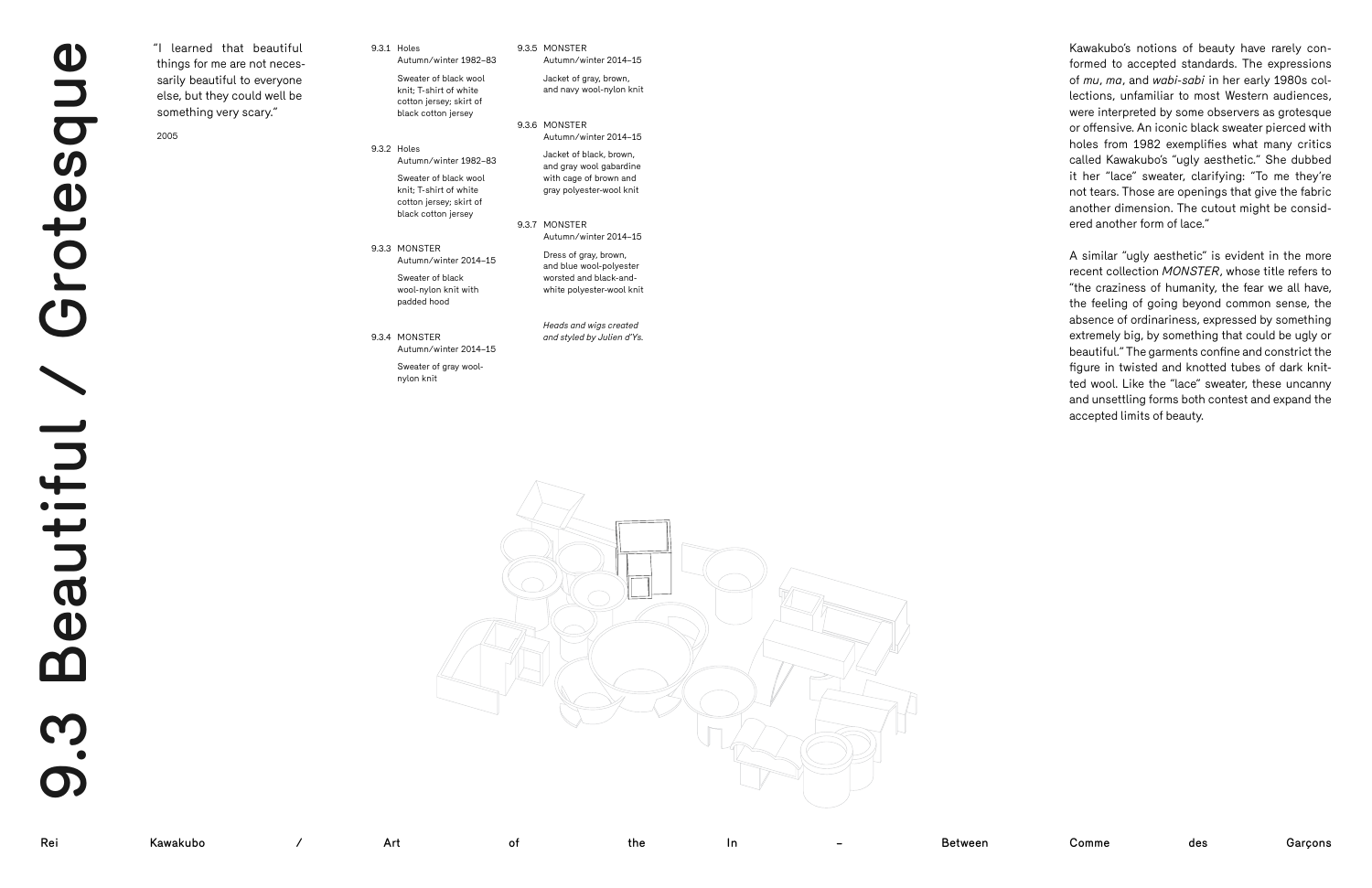

"One cannot fight the battle without freedom. I think the best way to find that battle, which equals the unyield ing spirit, is in the realm of creation."

2010

9.4.1 Blood and Roses Spring/summer 2015

> Dress of white quilted cotton plain weave, satin, and nylon, and underdress of white cotton jersey, both printed with red splatter pattern

9.4.2 Blood and Roses Spring/summer 2015

> Jacket of red cotton poplin and white cotton jersey printed with red splatter pattern; shorts of red polyurethane with skirt of red padded cotton duck

- 9.4.3 Blood and Roses Spring/summer 2015
	- Dress of red wool felt, nylon, and cotton velveteen

9.4.4 Blood and Roses Spring/summer 2015

> Coat of red cotton velveteen; shorts of red polyurethane

- 9.4.5 Blood and Roses Spring/summer 2015 Coat of black wool crepe with harness of red cotton ribbon and rosettes of silk-polyester satin and red cotton jersey, poplin, and lawn
- 9.4.6 Blood and Roses Spring/summer 2015

Top and skirt of red polyester satin and cotton plain weave

9.4.7 Flowering Clothes Autumn/winter 1996–97

> Coat of red rayon-cotton damask velvet; dress of off-white cotton muslin

9.4.8 Flowering Clothes Autumn/winter 1996–97

> Coat of red rayon flocked faille; dress of off-white cotton muslin

> > A prime example is the role of flowers-a recurring motif for the designer —which is explored in War/Peace through two collections: *Flowering Clothes* and its later "not clothes" counterpart, *Blood and Roses*. While the former focuses on flowers as positive symbols of energy, strength, and happiness, the latter mines their darker, more somber and disturbing connotations. It addresses the historical significance of roses as "connected with blood and wars . . . political conflict, religious strife, and power struggles." Roses and blood appear in both literal and abstract form, and both are represented through the color palette —an unvarying, uncompromising poppy red.

9.4.9 Flowering Clothes Autumn/winter 1996–97

Coat of red cupra-rayon devoré velvet; dress of off-white cotton muslin

*Heads and wigs created and styled by Julien d'Ys.*

For Kawakubo, creation is linked to defiance and a frustration with the status quo: "Many times a theme for a collection arises from a feeling of anger or indignation at conditions in society. The origin of an idea is found in not being satisfied with what exists already." At the same time, she has said, "I have no desire to make my own designs into messages addressing the issues of our world." When it comes to the zeitgeist, she tends to engage with it symbolically and conceptually.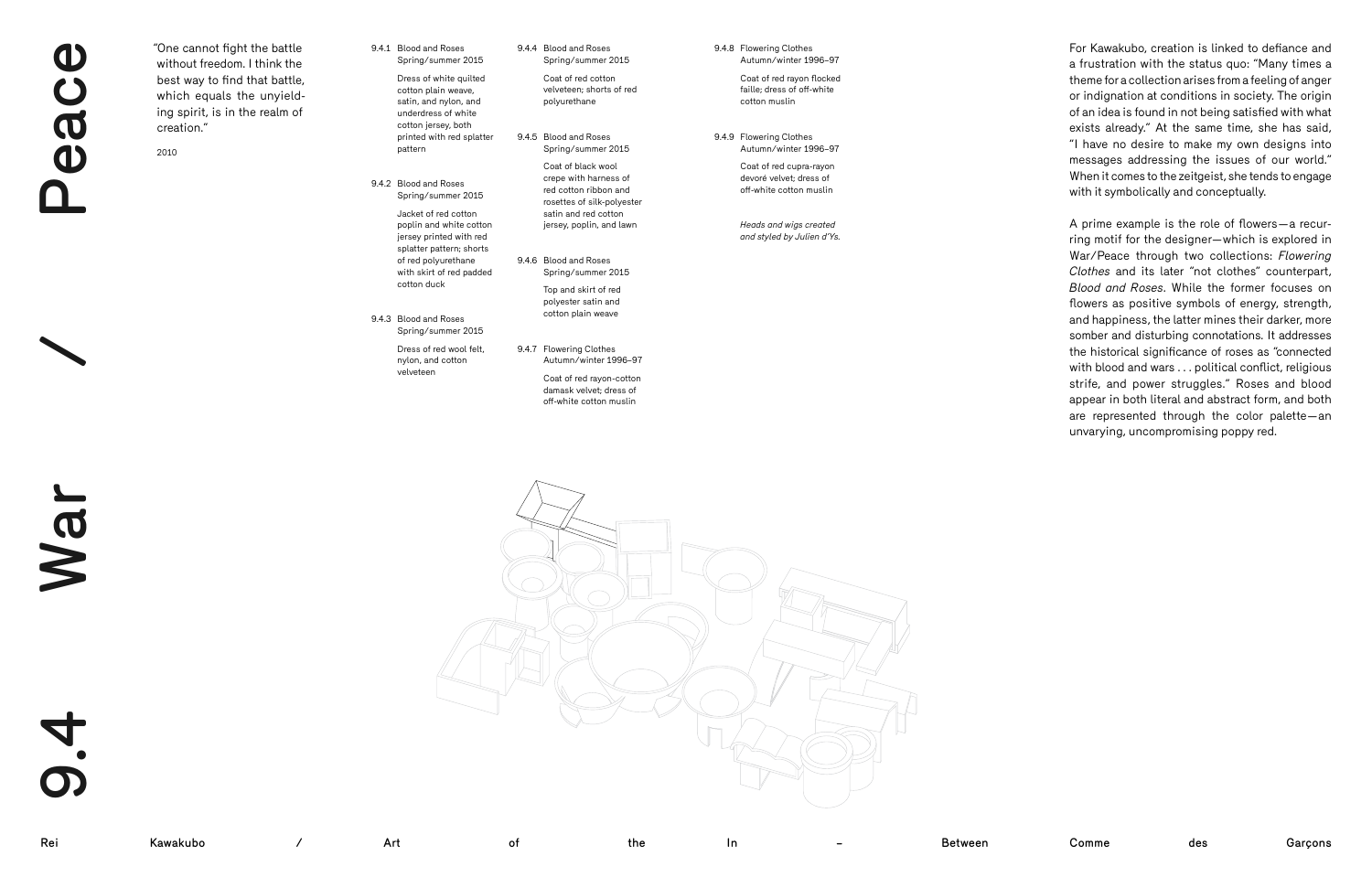"Nothing new can come out of a situation without suffering."

2014

9.5.1 Square Autumn/winter 2003–4

9.5.3 Square Autumn/winter 2003–4

Dress of black wool-rayon compound weave; skirt of white cotton poplin

9.5.2 Square Autumn/winter 2003–4

> Dress of navy woolrayon compound weave; trousers of white cotton poplin

> Dress of navy silk compound weave; trousers of white cotton poplin

9.5.4 Ceremony of Separation Autumn/winter 2015–16

Dress of white cotton muslin

9.5.5 Ceremony of Separation Autumn/winter 2015–16

> Dress of white cotton muslin

9.5.6 Ceremony of Separation Autumn/winter 2015–16

> Coat of black synthetic satin, black cotton velveteen, and white synthetic organza faced with white synthetic tulle embroidered with gold lace and trimmed with white fur; shorts of white synthetic organza embroidered with gold cord

9.5.7 Ceremony of Separation Autumn/winter 2015–16

> Jacket and dress of white polyester and rayon net embroidered with gold nylon thread and trimmed with gold silk lace, gold polyester-rayon lamé ruffles, and gold polyester ribbon

9.5.8 Ceremony of Separation Autumn/winter 2015–16 Dress of black cottonrayon chiffon and nylon tulle faced with black lace and padded with white synthetic wadding

9.5.9 Ceremony of Separation Autumn/winter 2015–16

> Dress of white woolcotton lace embroidered with synthetic tulle, chiffon, fur, and cotton muslin and trimmed with black wool twill

9.5.10 Ceremony of Separation Autumn/winter 2015–16

Rei Kawakubo / Art of the Indian – Between Comme des Garçons 9.5 Life  $\sim$  Life  $\sim$  Life  $\sim$  Life  $\sim$  Life  $\sim$  Life  $\sim$  Life  $\sim$  Life  $\sim$  Life  $\sim$  Life  $\sim$  Life  $\sim$  Life  $\sim$  Life  $\sim$  Life  $\sim$  Life  $\sim$  Life  $\$ It focuses on the collection *Ceremony of Sep aration*, whose title refers to the ways in which "the beauty and power of ceremony can alleviate the pain of separating, for the one departing as well as for the one saying goodbye." Tinged with sadness and despair, the garments —with their majestic and monumental silhouettes —can be interpreted as ponderous expressions of mourn ing dress. Rendered in delicate black, white, and gold lace, they represent a poignant meditation on the fragility of life and the finality of death. Several ensembles are comprised of wrapped bundles, reminiscent of the earlier collection *Square*, in which every garment is constructed from a single piece of square fabric. Like their "not clothes" descendants, these precursors represent meditations on ritualistic practice, in this case the tradition of pilgrimage.

Dress of black wool twill and white woolcotton lace

9.5.11 Ceremony of Separation Autumn/winter 2015–16

> Dress of black synthetic lace padded with black and white nylon tulle

*Heads and wigs created and styled by Julien d'Ys.*

While Kawakubo has been described as an "intel lectual" designer, she insists that her work deals with her "feelings, instincts, doubts, and fears." Her collections contain deeply personal and self-reflec tive narratives imbued with intense emotions and profound spirituality. These expressive dimensions are explored in Life/Loss, which elaborates on the themes of transition and temporality examined in Then/Now, extending them through the concepts of memory and memorialization.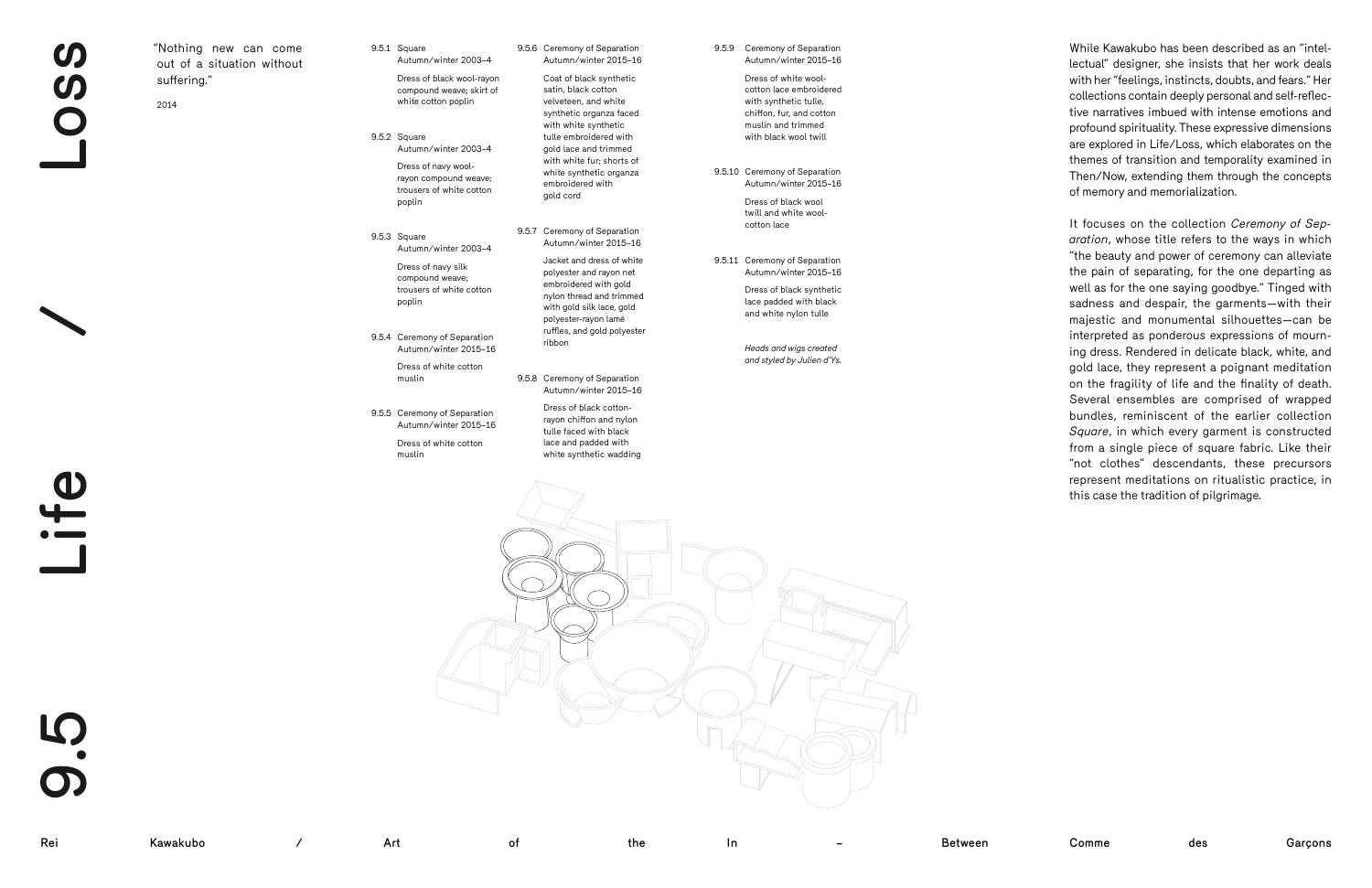

"I remember reading about the way a novelist works. It said that he doesn't think up an outline and write from the top. He writes bits and pieces and puts them together at the end. That sounded familiar to me."

2012

9.6.1 Blue Witch Spring/summer 2016

> Dress of navy and blue rayon-cotton faux velvet

9.6.2 Blue Witch Spring/summer 2016 Dress of black and brown

rayon-cotton faux fur with polyester-silk twill and polyester feathers

9.6.3 Blue Witch Spring/summer 2016

> Dress of black polyester stretch plain weave and black and brown polyester faux fur with polyester feathers

9.6.4 Blue Witch Spring/summer 2016

> Dress of blue rayoncotton faux astrakhan with black polyester feathers

9.6.5 Blue Witch Spring/summer 2016

> Dress of blue rayoncotton faux astrakhan with black polyester feathers

9.6.6 Blue Witch Spring/summer 2016

> Dress of blue and navy rayon-cotton faux velvet with black polyester feathers

9.6.7 Lilith Autumn/winter 1992–93

> Dress of black stretch nylon; vest of black wool plain weave; skirt of black wool felt

9.6.8 Dark Romance, Witch Autumn/winter 2004–5

> Jacket of black cuprasilk satin and synthetic taffeta; top of black polyester tulle; skirt of black wool-silk satin and white muslin

9.6.9 Dark Romance, Witch Autumn/winter 2004–5

> Jacket and skirt of black cupra-silk satin and synthetic taffeta, with taffeta panels embroidered with glass beads, brown synthetic felt, and black feathers; top of black polyester tulle

*Heads and wigs created and styled by Julien d'Ys.*

Fact/Fiction addresses Kawakubo's storytelling tendencies through selections from three the matically linked collections —*Blue Witch* and its predecessors *Lilith* (named for a murderous demoness from Babylonian mythology) and *Dark Romance*, *Witch*. While the designer regards witches as strong, powerful, and often misunder stood, she resists interpretations of the garments as feminist statements. "I am not a feminist," she has said. Nor is she a fantasist: "I don't have much in the way of daydreams or fanciful imagination. I'm actually a realist."

The ensembles, however, are unmistakably empowering and otherworldly in their forms and silhouettes. Early pieces take the rigidity and severity of men's formal wear and dismantle them through the surrealist strategy of unexpected displacements. In *Lilith* a jacket is relocated to the lower half of the body, while in *Dark Romance* garments are twisted out of alignment and skirts reveal vestigial sleeves. *Blue Witch* heightens this surrealism through dis tortions of scale that create a storybook-like sense of disorientation and destabilization.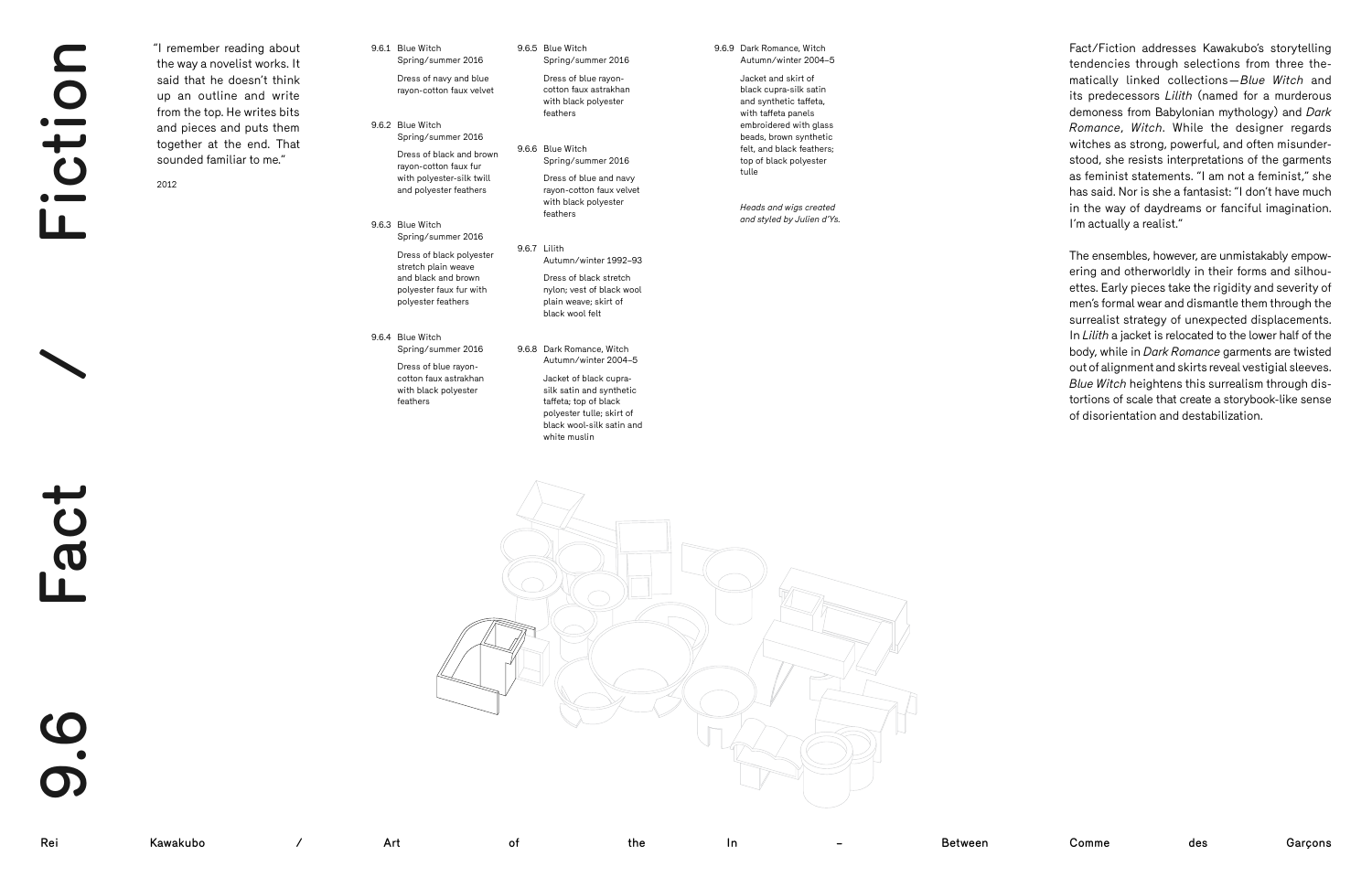"Am I an anarchist? In the sense that anarchy equals freedom, yes. Anarchy means freedom, but it also means chaos."

2016

9.7.1 Adult Delinquent Spring/summer 2010

> Dress of polychrome cotton-polyester jacquard, purple cotton velveteen, and red polyester chiffon embroidered with red sequins

9.7.2 Adult Delinquent Spring/summer 2010

> Top of light brown polyester chiffon and cotton velveteen; skirt of polychrome cottonpolyester jacquard, purple cotton velveteen, and red polyester chiffon embroidered with red sequins; shoulder pads of black polyurethane

9.7.3 18th-Century Punk Autumn/winter 2016–17

When Kawakubo established Comme des Garçons in 1973, her sole purpose was personal auton omy. "Independence has always been of greatest importance to me," she has stated. Like the search for "newness," the pursuit of freedom —freedom from convention and freedom of expression —is a defining attribute of her fashions. This quest has fueled her ongoing interest in street style, particu larly punk: "I've always liked the [punk] spirit in the sense that it's against the run of the mill, the normal way of doing things.... Punk is against flattery."

Jumpsuit of polychrome quilted rayon-polyester jacquard; arms harness of red PVC and black cotton twill

9.7.4 18th-Century Punk Autumn/winter 2016–17

> Dress of polychrome lamé rayon-silk-acrylic jacquard with applied self-fabric Gobelins flowers; shorts of polychrome acetatepolyester-nylon lamé jacquard

9.7.5 18th-Century Punk Autumn/winter 2016–17

> Dress and jacket of pink polyurethane

9.7.6 18th-Century Punk Autumn/winter 2016–17

> Dress and trousers of polychrome acetatepolyester-nylon lamé jacquard

9.7.7 18th-Century Punk Autumn/winter 2016–17

> Jumpsuit of polychrome silk-rayon-acrylic-nylonpolyester jacquard with metal snaps

Rei Kawakubo / Art of the Indian – Between Comme des Garçons 9.7 Order / Chaos<br>Art of the Indian – Between Comme des Garçons 9.7 Order / Chaos – Between Comme des Garçons 9.7 Order / Chaos<br>Art of the Indian – Chaos – Chaos Kawakubo also has a deep respect for history, however, and the dynamic between tradition and transgression is examined in Order/Chaos through her collection *18th-Century Punk*. The clothes conflate the pneumatic structures and hyperbolic silhouettes of the 1700s with the leitmotifs of 1970s punk, including fetishistic hardware, harnesses, fastenings, and materi als such as plastic in Pepto-Bismol pink. Their anachronistic employment of multicolored floral jacquards (not available until the 1800s), often pieced and collaged together, recalls an earlier punk-inspired collection, *Adult Delinquent*. At the time of its making, Kawakubo declared, "I am an adult delinquent to the end."

*Heads and wigs created and styled by Julien d'Ys.*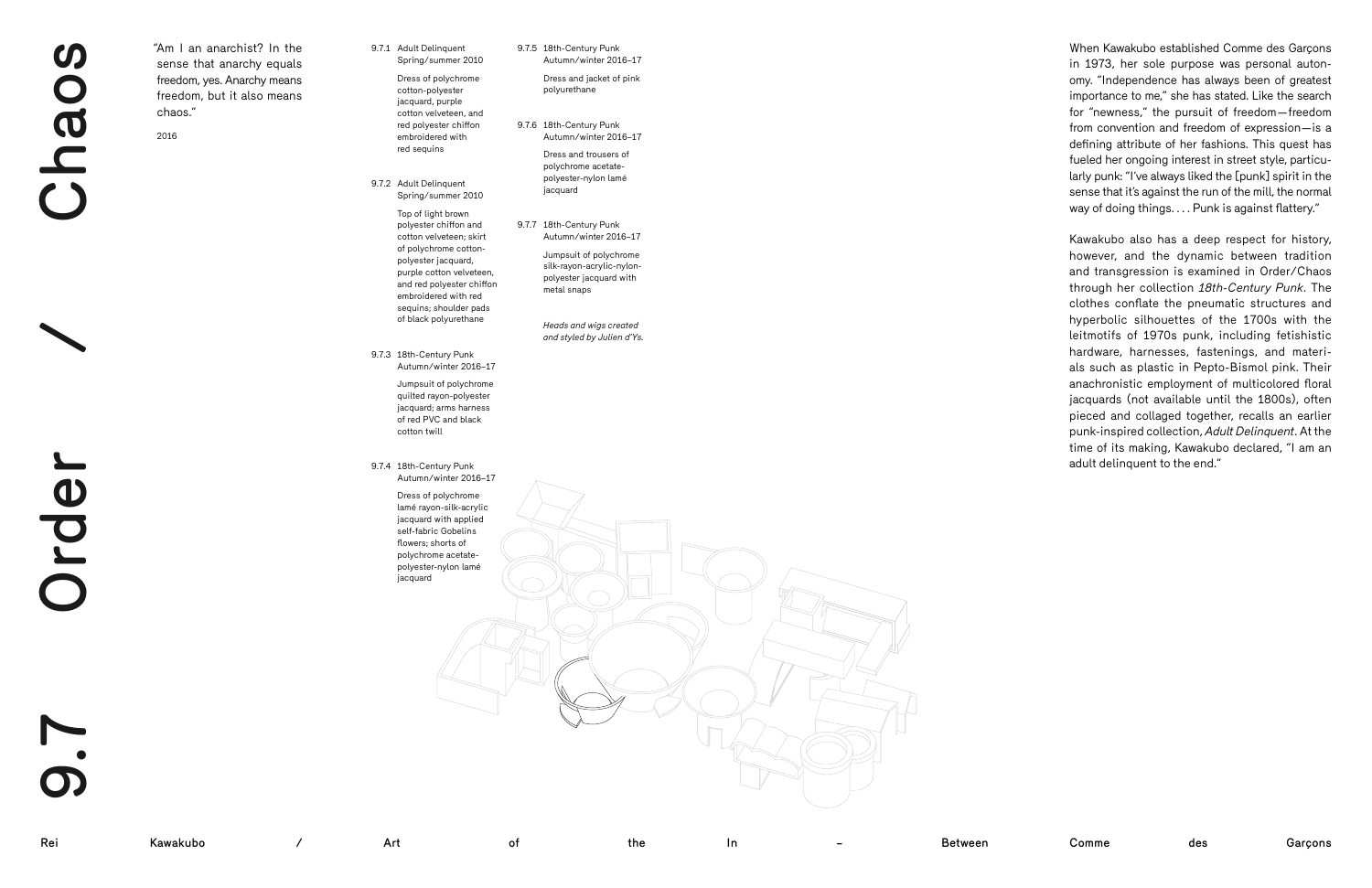

"I never give myself any boundaries or let them in terfere with my work."

2011

9.8.1 The Future of Silhouette Autumn/winter 2017–18

> Dress of white synthetic wadding

9.8.2 The Future of Silhouette Autumn/winter 2017–18 Dress of white synthetic wadding

> *Heads and wigs created and styled by Julien d'Ys.*

The exhibition concludes with two "objects for the body" from Kawakubo's most recent collec tion, *The Future of Silhouette*, made from what the designer describes as "non-fabrics," or non-woven, non-fashion materials. Here, white synthetic wad ding recalls her earlier crinoline-like ensembles featured in Then/Now. While the shapes of those garments have their origins in the mid-nineteenth century, however, the forms of these pieces distorted, malformed hourglasses —have no histor ical or, for that matter, social or cultural referents. This links them to the eccentric, engorged creations from *Body Meets Dress —Dress Meets Body*, except that these works notably lack openings for the arms.

Despite the fact that these pieces bind the body physically, they unbind and liberate it culturally. Fashion, by its very nature, is defined by a soci ety's idealized representation of the female form. These two "objects for the body," however, not only dismiss but also contest and subvert accepted canons. Early in her career, Kawakubo explained, "I work around the figure, but I am never limited by what the figure has to be." In her hands, the dressed body is freed from bounded notions of place, period, and purpose, fully occupying and expressing an "art of the in-between."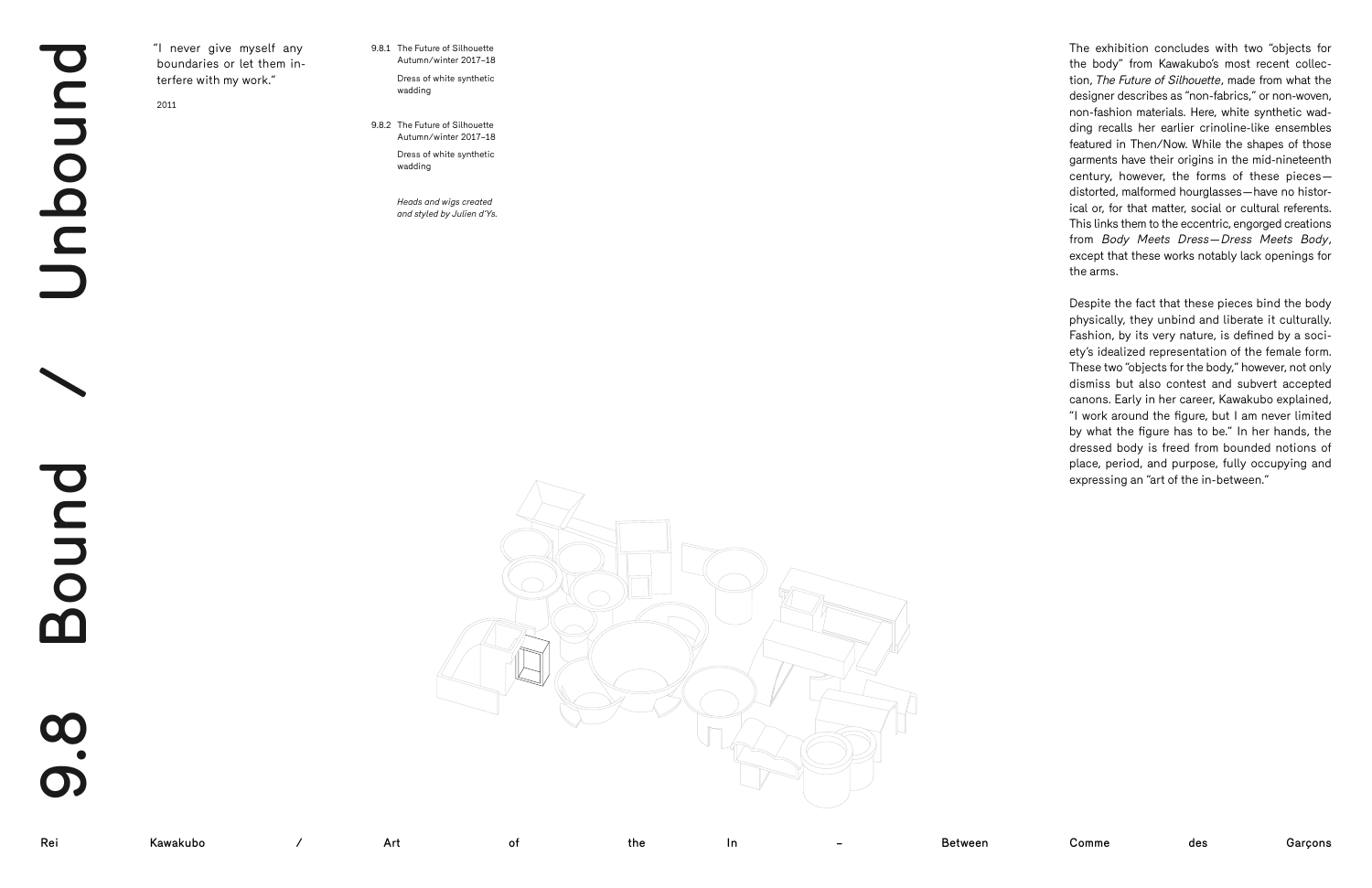All garments are by Rei Kawakubo (Japanese, born 1942) for Comme des Garçons (Japanese, founded 1969).

Unless otherwise noted, all works are courtesy of Comme des Garçons.

This guide accompanies the exhibition "Rei Kawakubo/ Comme des Garçons: Art of the In-Between," on view at The Metropolitan Museum of Art, New York, from May 4 to September 4, 2017.

#MetKawakubo